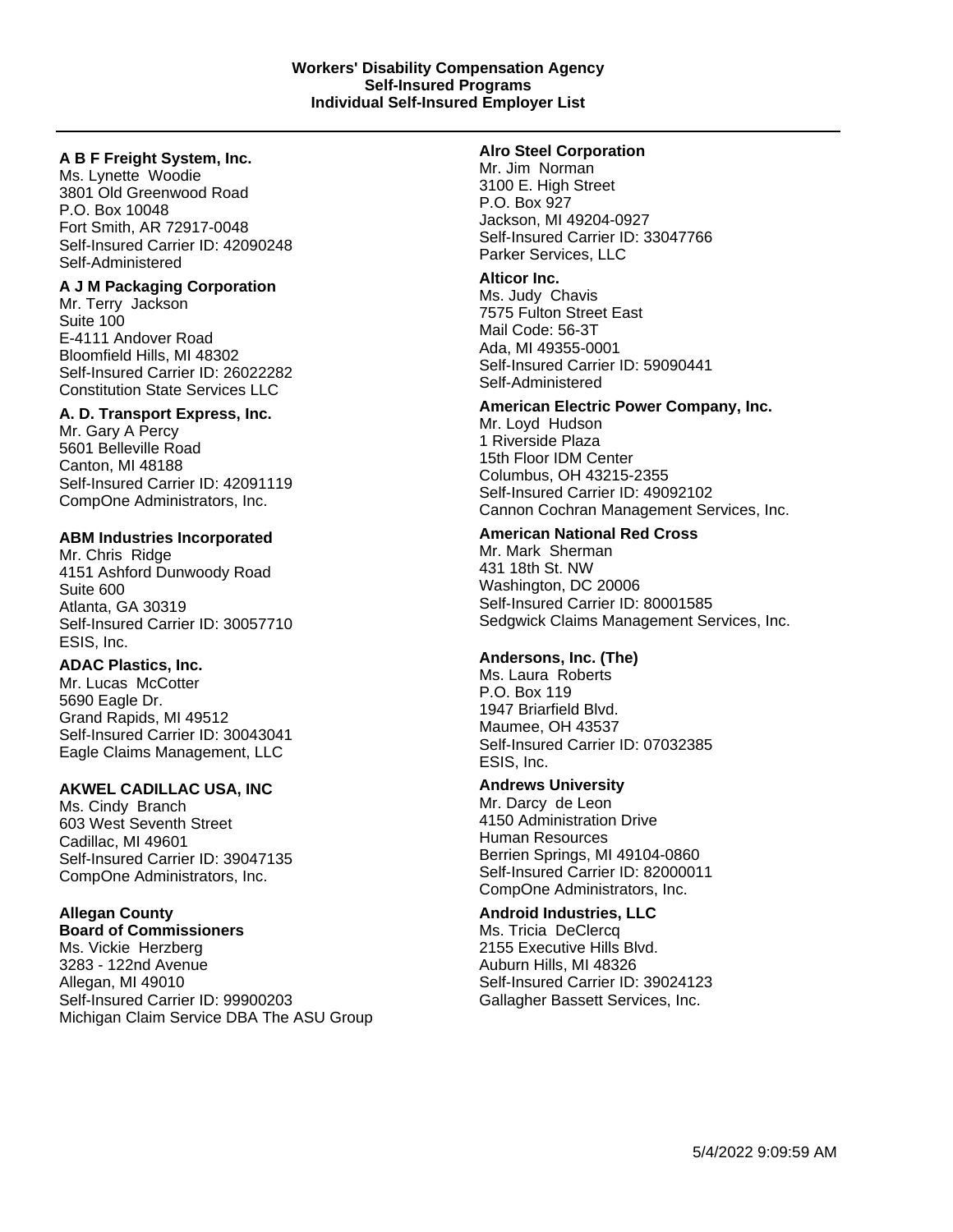#### **Ann Arbor Area Transportation Authority**

Ms. LaTasha Thompson 2700 S Industrial Hwy Ann Arbor, MI 48104 Self-Insured Carrier ID: 99022100 Eagle Claims Management, LLC

# **Ann Arbor Public Schools**

Mr. David Comsa 2555 S. State Street Ann Arbor, MI 48104 Self-Insured Carrier ID: 82000181 Broadspire Services, Inc.

# **Asama Coldwater Manufacturing, Inc.**

Mr. David Sutherland 180 Asama Parkway Coldwater, MI 49036 Self-Insured Carrier ID: 39017030 Eagle Claims Management, LLC

# **Ascension Health Alliance**

Ms. Molly Abshear 11775 Borman-Suite 102 P.O. Box 46944 St. Louis, MO 63146-4134 Self-Insured Carrier ID: 80000101 Sedgwick Claims Management Services, Inc.

# **AWI Holdings Inc.**

Mr. Keith Scott 440 Kirtland S.W. Grand Rapids, MI 49507 Self-Insured Carrier ID: 50018741 Michigan Claim Service DBA The ASU Group

# **AZO Services, Inc.**

Ms. Amanda Otto 5300 Miller Road Kalamazoo, MI 49048 Self-Insured Carrier ID: 17007112 Eagle Claims Management, LLC

# **Bay City Public Schools**

Traci King 910 N. Walnut Street Bay City, MI 48706 Self-Insured Carrier ID: 82000309 Eagle Claims Management, LLC

# **Bay County**

Ms. Tiffany Jerry 515 Center Avenue Bay City, MI 48708 Self-Insured Carrier ID: 99900009 York Risk Services Group, Inc.

# **Beaumont Health**

Ms. Jennifer Harris Beaumont Service Center - 433 5B 26901 Beaumont Blvd Southfield, MI 48033 Self-Insured Carrier ID: 80000910 Sedgwick Claims Management Services, Inc.

# **Besser Company USA**

Mr. Jason Rensberry 801 Johnson Street Alpena, MI 49707 Self-Insured Carrier ID: 14010942 Comprehensive Risk Services LLC

# **Birmingham Public Schools**

Mr. Dean Niforos 31301 Evergreen Road Human Resources Beverly Hills, MI 48025 Self-Insured Carrier ID: 82000563 Michigan Claim Service DBA The ASU Group

# **BISSELL Inc.**

Mr. Michael D Sukenik 2345 Walker Avenue, N.W. P.O. Box 1888 Walker, MI 49501 Self-Insured Carrier ID: 35028220 Michigan Claim Service DBA The ASU Group

# **BJ's Wholesale Club, Inc**

Ms. Kristyn Sugrue 25 Research Dr Westborough, MA 01581 Self-Insured Carrier ID: 51017214 Sedgwick Claims Management Services, Inc.

# **Bloomfield Hills School District**

Ms. Karen Healy 7273 Wing Lake Road Bloomfield Hills, MI 48301 Self-Insured Carrier ID: 82000463 CompOne Administrators, Inc.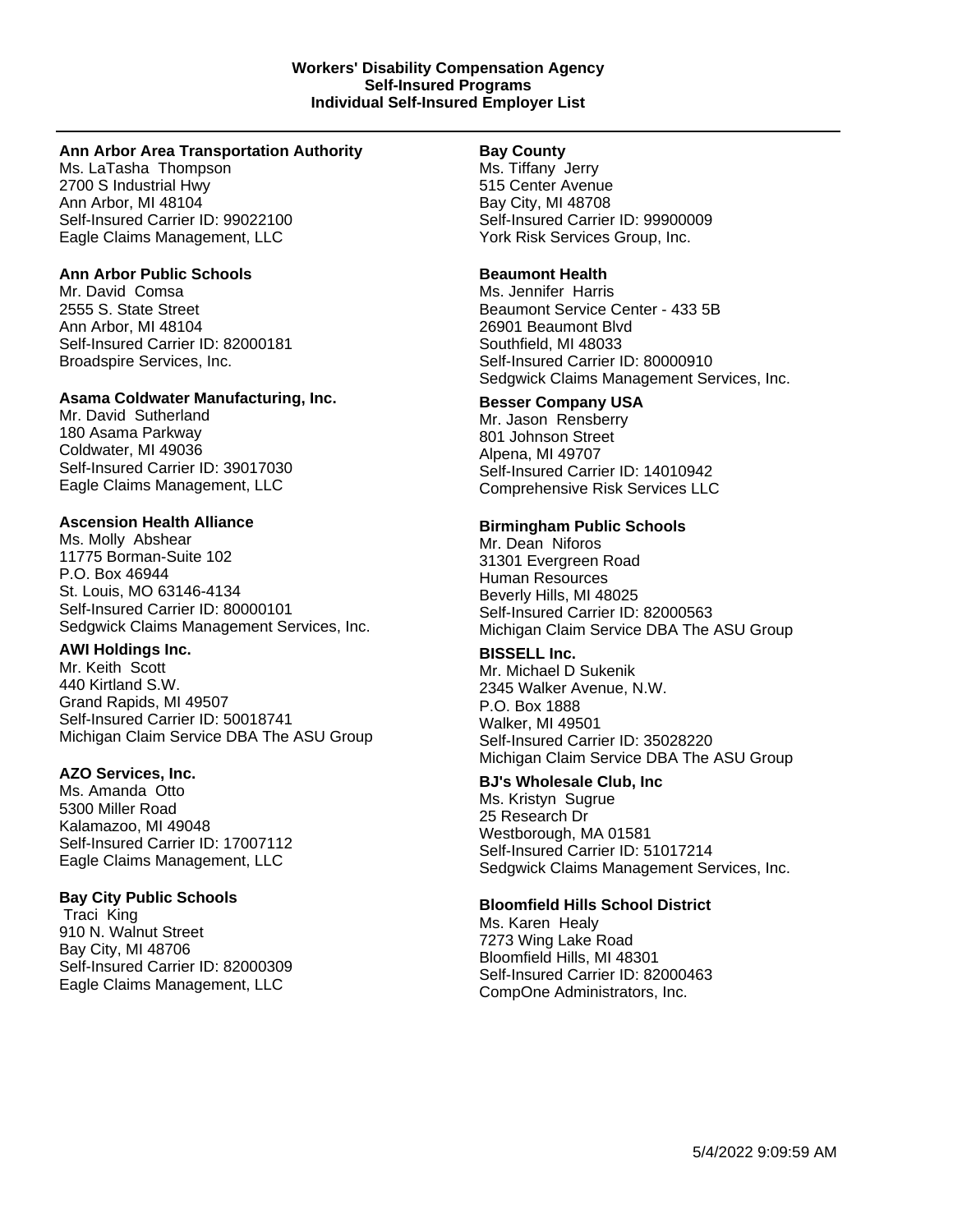# **Blue Cross Blue Shield of Michigan Mutual**

**Insurance Company**

Ms. Jamie Wire 600 E. Lafayette MC1801 Detroit, MI 48226 Self-Insured Carrier ID: 80012082 CompOne Administrators, Inc.

# **Board of Water & Light**

**of the City of Lansing** Mr. Richard R Peffley P.O. Box 13007 Lansing, MI 48901 Self-Insured Carrier ID: 49059333 CompOne Administrators, Inc.

# **Boldt Company (The)**

Ms. Michele Hagerty 2525 N. Roemer Rd. P.O. Box 419 Appleton, WI 54912-0419 Self-Insured Carrier ID: 15031001 Self-Administered

# **Bouma Corporation (The)**

Mr. Daniel DeRyke 4101 Roger B. Chaffee Memorial Blvd. SE Grand Rapids, MI 49548 Self-Insured Carrier ID: 25042660 Eagle Claims Management, LLC

# **Boyne USA, Inc.**

Mr. Edward Dembek 3951 Charlevoix Ave. Petoskey, MI 49770 Self-Insured Carrier ID: 70087534 Comprehensive Risk Services LLC

# **Brembo North America, Inc.**

Mr. Daniel M Sandberg 47765 Halyard Drive Plymouth, MI 48170 Self-Insured Carrier ID: 39009915 Mackinaw Administrators, LLC

# **Bronson Healthcare Group, Inc.**

Mr. David Mays 601 John Street Box G Kalamazoo, MI 49007 Self-Insured Carrier ID: 80000839 ProSelect Insurance Company

# **Burr Oak Tool Inc.**

Mr. Andrew F Boyd 405 W. South Street Sturgis, MI 49091 Self-Insured Carrier ID: 35013675 CompOne Administrators, Inc.

# **Cadillac Casting, Inc.**

Mr. Michael T Quibell 1500 4th Ave Cadillac, MI 49601 Self-Insured Carrier ID: 37004225 CompOne Administrators, Inc.

# **Cadillac Products, Inc.**

Mr. Roger K Williams 5800 Crooks Road Troy, MI 48098 Self-Insured Carrier ID: 52000798 Comprehensive Risk Services LLC

# **Capital Area Transportation Authority**

Ms. Marshea Brown 4615 Tranter Street Lansing, MI 48910 Self-Insured Carrier ID: 41046543 CompOne Administrators, Inc.

# **Carman-Ainsworth Community Schools**

Mr. Russell Parks G-3475 W. Court Street Flint, MI 48532 Self-Insured Carrier ID: 82000625 Eagle Claims Management, LLC

# **Cascade Engineering, Inc.**

Mr. Joseph Maier 3400 Innovation Ct. S.E. Grand Rapids, MI 49512 Self-Insured Carrier ID: 30044567 Eagle Claims Management, LLC

# **Cassens Corp**

Mr. William Molter 145 North Kansas St. Edwardsville, IL 62025 Self-Insured Carrier ID: 42095685 Broadspire Services, Inc.

# **Center Line Public Schools**

Mr. Charles Roddis 26400 Arsenal Avenue Center Line, MI 48015 Self-Insured Carrier ID: 82000050 Michigan Claim Service DBA The ASU Group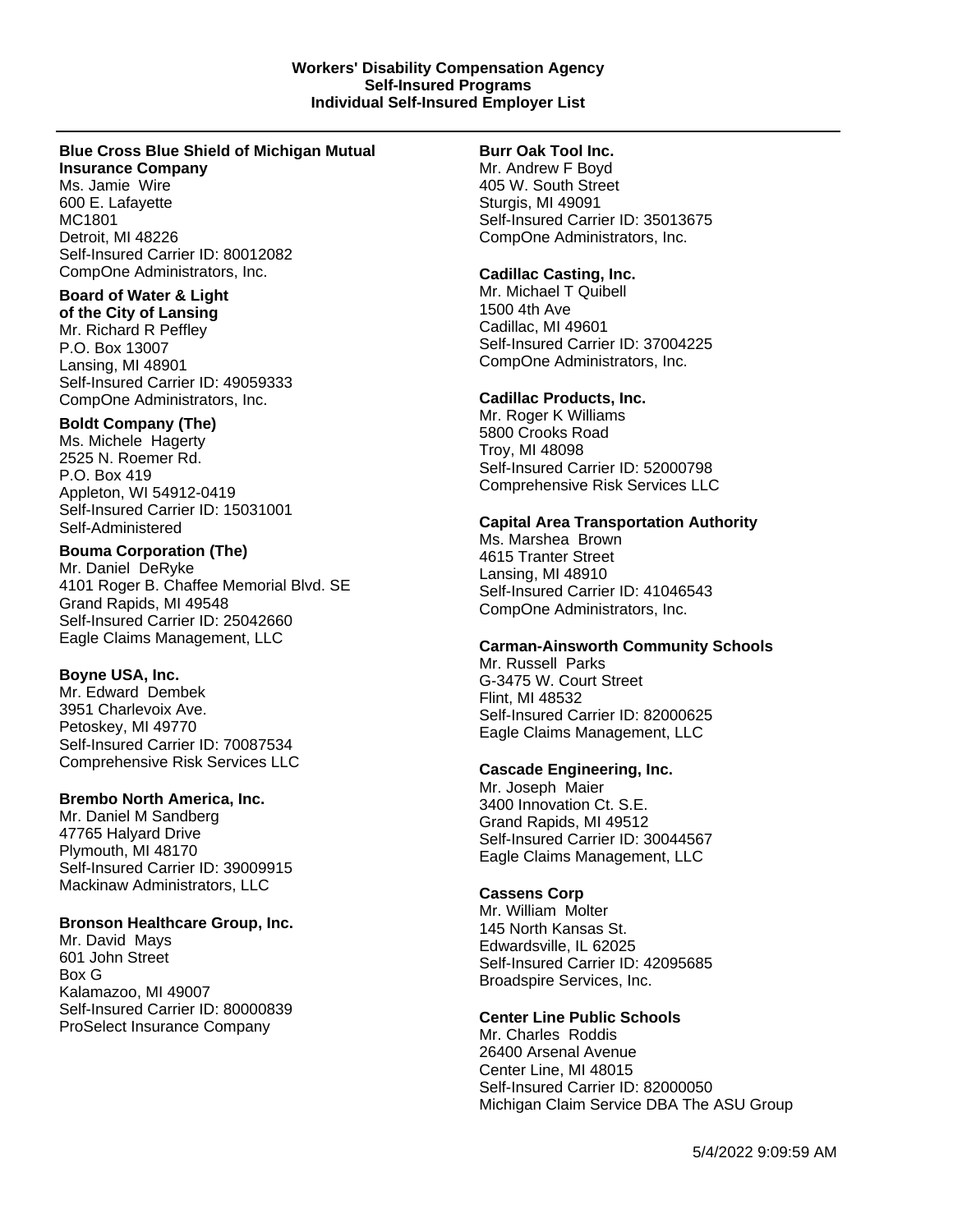# **Central Michigan University**

Ms. Kristen Skiver 109 Rowe Hall Mt. Pleasant, MI 48859 Self-Insured Carrier ID: 82000037 Eagle Claims Management, LLC

# **Challenge Mfg. Holdings, Inc.**

Mr. Joel Evans 3200 Fruit Ridge Avenue NW Walker, MI 49544 Self-Insured Carrier ID: 34097018 Constitution State Services LLC

# **Charter Township of Canton**

Ms. Barbara Brouillette 1150 S. Canton Center Road Canton, MI 48188 Self-Insured Carrier ID: 99900001 Michigan Claim Service DBA The ASU Group

# **Charter Township of Shelby**

Ms. Lisa Suida 52700 Van Dyke Avenue Shelby Township, MI 48316 Self-Insured Carrier ID: 99900475 Michigan Claim Service DBA The ASU Group

# **Charter Township of Waterford**

Mr. Steven K Thomas Treasurer's Office 5200 Civic Center Drive Waterford, MI 48329-3773 Self-Insured Carrier ID: 99901063 Comprehensive Risk Services LLC

# **Chelsea Milling Company**

Mr. John Powers 201 West North Street Chelsea, MI 48118 Self-Insured Carrier ID: 20044114 York Risk Services Group, Inc.

# **Chippewa County War Memorial Hospital, Inc**

Ms. Susan Sliger 500 Osborn Boulevard Sault Ste. Marie, MI 49783 Self-Insured Carrier ID: 80000317 Eagle Claims Management, LLC

### **Chippewa Valley Schools**

Mr. Scott Sederlund 19120 Cass Clinton Township, MI 48038 Self-Insured Carrier ID: 82001250 Michigan Claim Service DBA The ASU Group

# **City of Ann Arbor**

Mr. David McNulty 301 E. Huron Ann Arbor, MI 48107-8647 Self-Insured Carrier ID: 99900181 CompOne Administrators, Inc.

# **City of Battle Creek**

Ms. Michelle Hull 10 N. Division Street Battle Creek, MI 49014 Self-Insured Carrier ID: 99900113 Eagle Claims Management, LLC

# **City of Bay City**

Mr. Bradley tucker Room 305 301 Washington Avenue Bay City, MI 48708 Self-Insured Carrier ID: 99900209 Mackinaw Administrators, LLC

# **City of Dearborn**

Ms. Licia A Yangouyian 16901 Michigan Avenue Suite 14 Dearborn, MI 48126-2967 Self-Insured Carrier ID: 99900182 CompOne Administrators, Inc.

# **City of Dearborn Heights**

Comptroller Vance 6045 Fenton Dearborn Heights, MI 48127 Self-Insured Carrier ID: 99901682 Broadspire Services, Inc.

# **City of Detroit**

Mr. Donald D Settles Coleman A. Young Municipal Center 2 Woodward Avenue, Suite 801 Detroit, MI 48226 Self-Insured Carrier ID: 99900482 CompOne Administrators, Inc.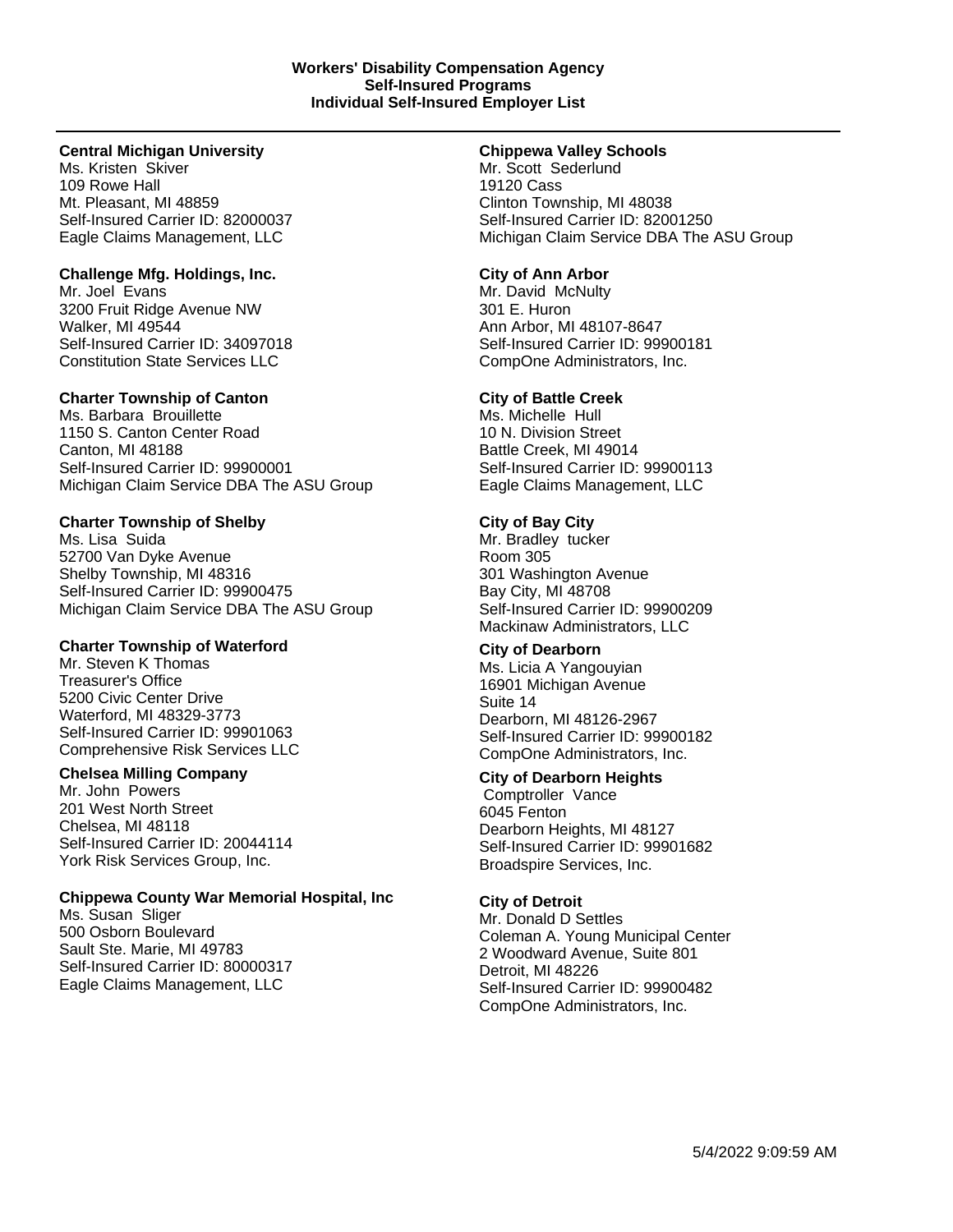# **City of East Lansing**

Ms. Jill Feldpausch 410 Abbot Road East Lansing, MI 48823 Self-Insured Carrier ID: 99900233 CompOne Administrators, Inc.

# **City of Escanaba**

Ms. Kim Gustafson 410 Ludington Street P.O. Box 948 Escanaba, MI 49829 Self-Insured Carrier ID: 99900121 Comprehensive Risk Services LLC

# **City of Ferndale**

Mr. Daniel Jacey 300 E. Nine Mile Ferndale, MI 48220-1797 Self-Insured Carrier ID: 99900763 Broadspire Services, Inc.

# **City of Flint**

Mr. Eddie Smith Human Resources and Labor Relations Dept. 1101 S. Saginaw Street, RM #9 Flint, MI 48502 Self-Insured Carrier ID: 99900125 Eagle Claims Management, LLC

# **City of Garden City**

Ms. Martha Griggs 6000 Middlebelt Road Garden City, MI 48135 Self-Insured Carrier ID: 99901001 Broadspire Services, Inc.

# **City of Grand Rapids**

Mr. Craig Coulson Risk Management Office 300 Monroe Ave., NW Grand Rapids, MI 49503 Self-Insured Carrier ID: 99900141 CompOne Administrators, Inc.

# **City of Grosse Pointe Farms**

Mr. Shane L Reeside 90 Kerby Road Grosse Pointe Farms, MI 48236 Self-Insured Carrier ID: 99901782 CompOne Administrators, Inc.

# **City of Grosse Pointe Woods**

The Shawn Murphy 20025 Mack Plaza Grosse Pointe Woods, MI 48236 Self-Insured Carrier ID: 99900663 York Risk Services Group, Inc.

# **City of Hamtramck**

Ms. Nicole Bierie 3401 Evaline Hamtramck, MI 48212 Self-Insured Carrier ID: 99900282 Eagle Claims Management, LLC

# **City of Inkster**

Ms. Pamela Crawford 26215 Trowbridge St Inkster, MI 48141 Self-Insured Carrier ID: 99901382 CompOne Administrators, Inc.

# **City of Jackson**

Ms. Doria Laporte 161 W. Michigan Avenue, 6th Floor Jackson, MI 49201 Self-Insured Carrier ID: 99900138 Broadspire Services, Inc.

# **City of Kalamazoo**

Ms. Melissa Fuller 241 W. South Street Kalamazoo, MI 49007-4796 Self-Insured Carrier ID: 99900139 Eagle Claims Management, LLC

# **City of Lansing**

Ms. Kathy Woodman 8th Floor City Hall 124 W. Michigan Avenue Lansing, MI 48933 Self-Insured Carrier ID: 99900133 CompOne Administrators, Inc.

**City of Livonia** Mr. Michael T Slater 33000 Civic Center Drive Livonia, MI 48154 Self-Insured Carrier ID: 99900982 Michigan Claim Service DBA The ASU Group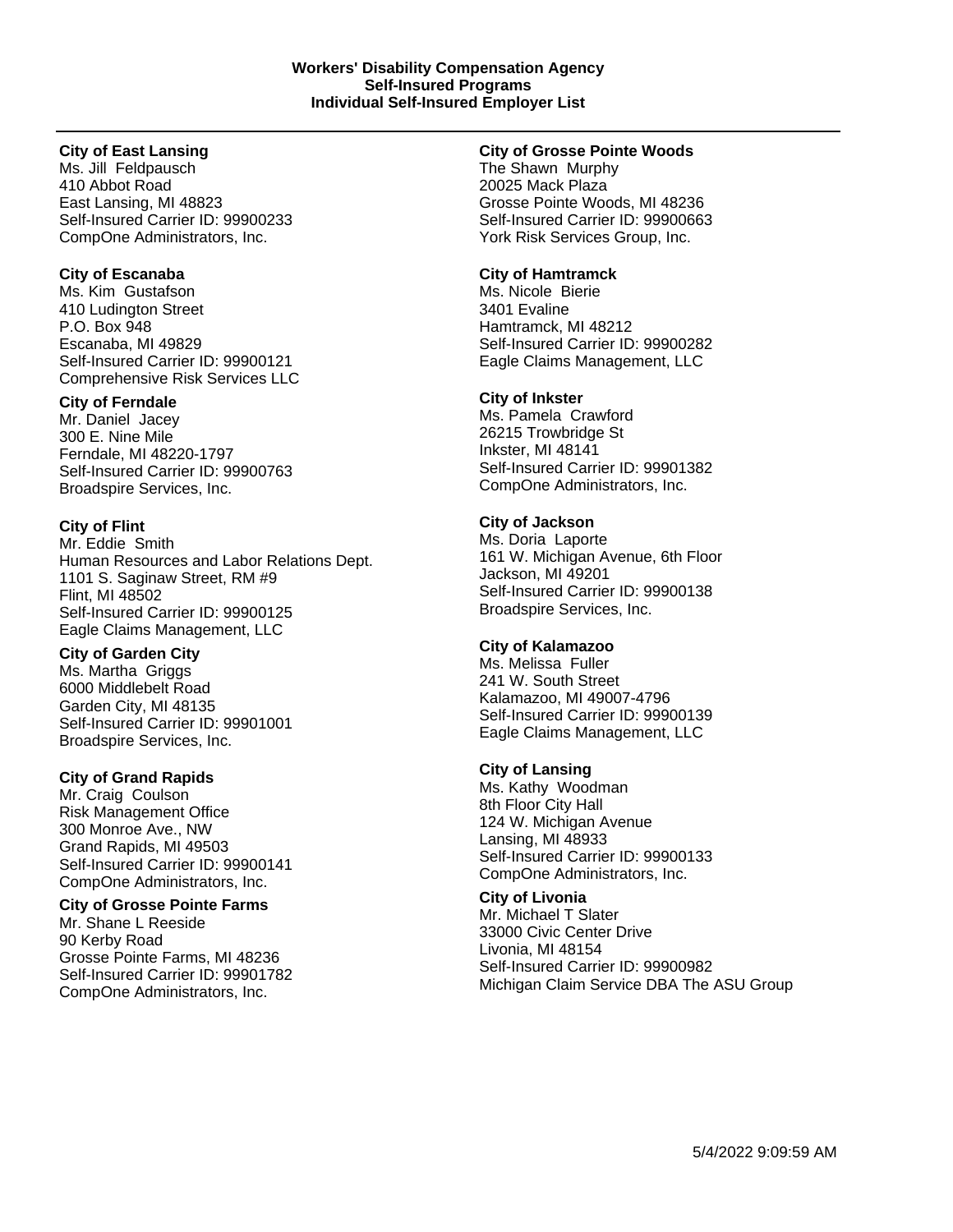### **City of Madison Heights**

Ms. Amy Misczak 300 W. Thirteen Mile Rd. Madison Heights, MI 48071 Self-Insured Carrier ID: 99901263 York Risk Services Group, Inc.

# **City of Monroe**

Ms. Peggy A Howard 120 East First Street Monroe, MI 48161 Self-Insured Carrier ID: 99900158 Michigan Claim Service DBA The ASU Group

# **City of Port Huron**

Ms. Julie A Davis 100 McMorran Boulevard Room 201 Port Huron, MI 48060 Self-Insured Carrier ID: 99900174 Comprehensive Risk Services LLC

# **City of Portage**

Ms. Tracy Schmitt 7900 South Westnedge Ave Portage, MI 49002 Self-Insured Carrier ID: 99900339 Michigan Claim Service DBA The ASU Group

# **City of Roseville**

Mr. Paul VanDamme 29777 Gratiot P.O. Box 290 Roseville, MI 48066 Self-Insured Carrier ID: 99900850 York Risk Services Group, Inc.

# **City of Royal Oak**

Ms. Linda Simonsen 203 S. Troy Street P.O. Box 64 Royal Oak, MI 48068-0064 Self-Insured Carrier ID: 99900463 Sedgwick Claims Management Services, Inc.

# **City of Saginaw**

Ms. Lisa K Crook Room 202 1315 South Washington Avenue Saginaw, MI 48601 Self-Insured Carrier ID: 99900173 Comprehensive Risk Services LLC

### **City of Saint Clair Shores**

Mr. Laura L Stowell 27600 Jefferson Avenue St. Clair Shores, MI 48081 Self-Insured Carrier ID: 99900150 York Risk Services Group, Inc.

# **City of Southfield**

Garnett Carr 26000 Evergreen Road P.O. Box 2055 Southfield, MI 48037-2055 Self-Insured Carrier ID: 99900963 Cannon Cochran Management Services, Inc.

# **City of Southgate**

Mr. David Angileri 14400 Dix Toledo Road Southgate, MI 48195 Self-Insured Carrier ID: 99901582 Broadspire Services, Inc.

# **City of Sterling Heights**

Ms. Kate Baldwin 40555 Utica Road P.O. Box 8009 Sterling Heights, MI 48311-8009 Self-Insured Carrier ID: 99900750 CompOne Administrators, Inc.

# **City of Taylor**

Ms. Sheila Gorski-Schulte 23555 Goddard Road Taylor, MI 48180 Self-Insured Carrier ID: 99900782 CompOne Administrators, Inc.

# **City of Warren**

Mr. George L Dimas One City Square Suite 410 Warren, MI 48093 Self-Insured Carrier ID: 99901150 CompOne Administrators, Inc.

# **City of Wayne**

Ms. Alyse Leslie 3355 South Wayne Road Wayne, MI 48184 Self-Insured Carrier ID: 99901282 Michigan Claim Service DBA The ASU Group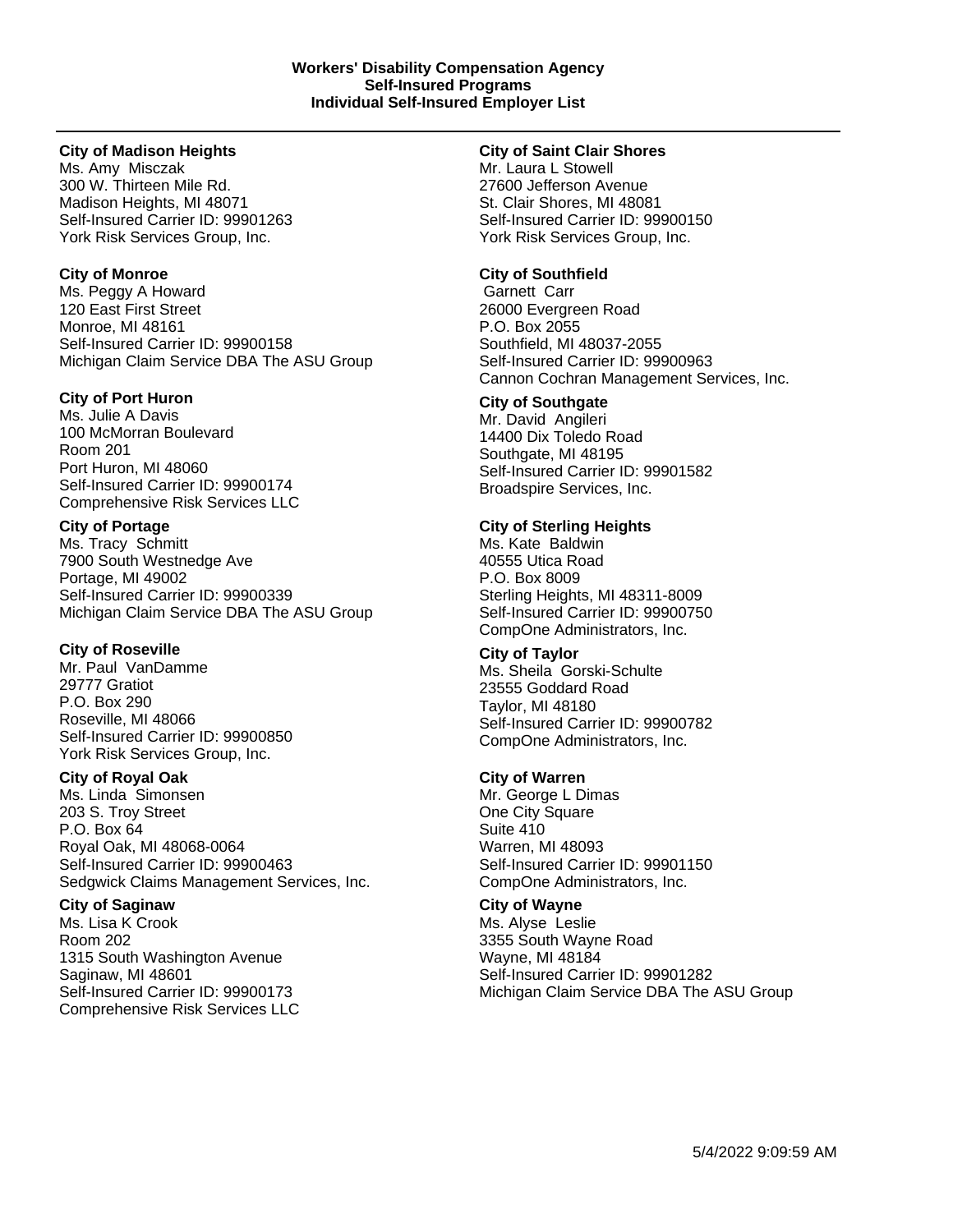# **City of Westland**

Ms. Stephani Field 36300 Warren Road Westland, MI 48185-1214 Self-Insured Carrier ID: 99901082 Comprehensive Risk Services LLC

# **City of Wyandotte**

Mr. Todd A Drysdale 3200 Biddle Avenue Wyandotte, MI 48192 Self-Insured Carrier ID: 99900682 Broadspire Services, Inc.

# **City of Wyoming**

Ms. Kate Balfoort 1155 - 28th Street S.W. P.O. Box 905 Wyoming, MI 49509 Self-Insured Carrier ID: 99900341 CompOne Administrators, Inc.

# **Clark Retirement Community, Inc.**

Mr. Brian Brink 1551 Franklin Street SE Grand Rapids, MI 49506-3331 Self-Insured Carrier ID: 80000341 Eagle Claims Management, LLC

# **Cleveland-Cliffs Iron Company (The)**

Mr. Jeffrey Novorita 3210 Watling St MC 8-216 East Chicago, IN 46312 Self-Insured Carrier ID: 10059318 Gallagher Bassett Services, Inc.

# **Cleveland-Cliffs Steel Corporation**

**c/o Cleveland-Cliffs, Inc.** Mr. Jeff Novorita 9227 Centre Pointe Drive Mail Code 8-216 East Chicago, IN 46312 Self-Insured Carrier ID: 33080791 Gallagher Bassett Services, Inc.

# **Cold Heading Co.**

Mr. Daniel Morrell 21777 Hoover Road Warren, MI 48089 Self-Insured Carrier ID: 33033782 Mackinaw Administrators, LLC

# **Comau LLC**

Ms. Lisa Cormier 21000 Telegraph Road Southfield, MI 48033 Self-Insured Carrier ID: 34040999 Maxcis, Inc.

# **Consumers Energy Company**

Shaun M Johnson One Energy Plaza EP12-241 Jackson, MI 49201 Self-Insured Carrier ID: 48092036 Self-Administered

# **Contractors Steel Company**

Mr. Marlon Layton 1400 16th Street Suite 250 Oak Brook, IL 60523 Self-Insured Carrier ID: 50070854 Mackinaw Administrators, LLC

# **Costco Wholesale Corporation**

Ms. Cindy Schmertzler 999 Lake Drive Issaquah, WA 98027 Self-Insured Carrier ID: 53091300 Helmsman Management Services, LLC

# **County of Berrien**

Mr. Brian Dissette Berrien County Administration 701 Main Street St. Joseph, MI 49085 Self-Insured Carrier ID: 99900011 Broadspire Services, Inc.

# **County of Calhoun**

Ms. Kim Archambault 315 W. Green Street Marshall, MI 49068 Self-Insured Carrier ID: 99900013 Comprehensive Risk Services LLC

# **County of Eaton**

Mr. John Fuentes 1045 Independence Boulevard Charlotte, MI 48813 Self-Insured Carrier ID: 99900023 Michigan Claim Service DBA The ASU Group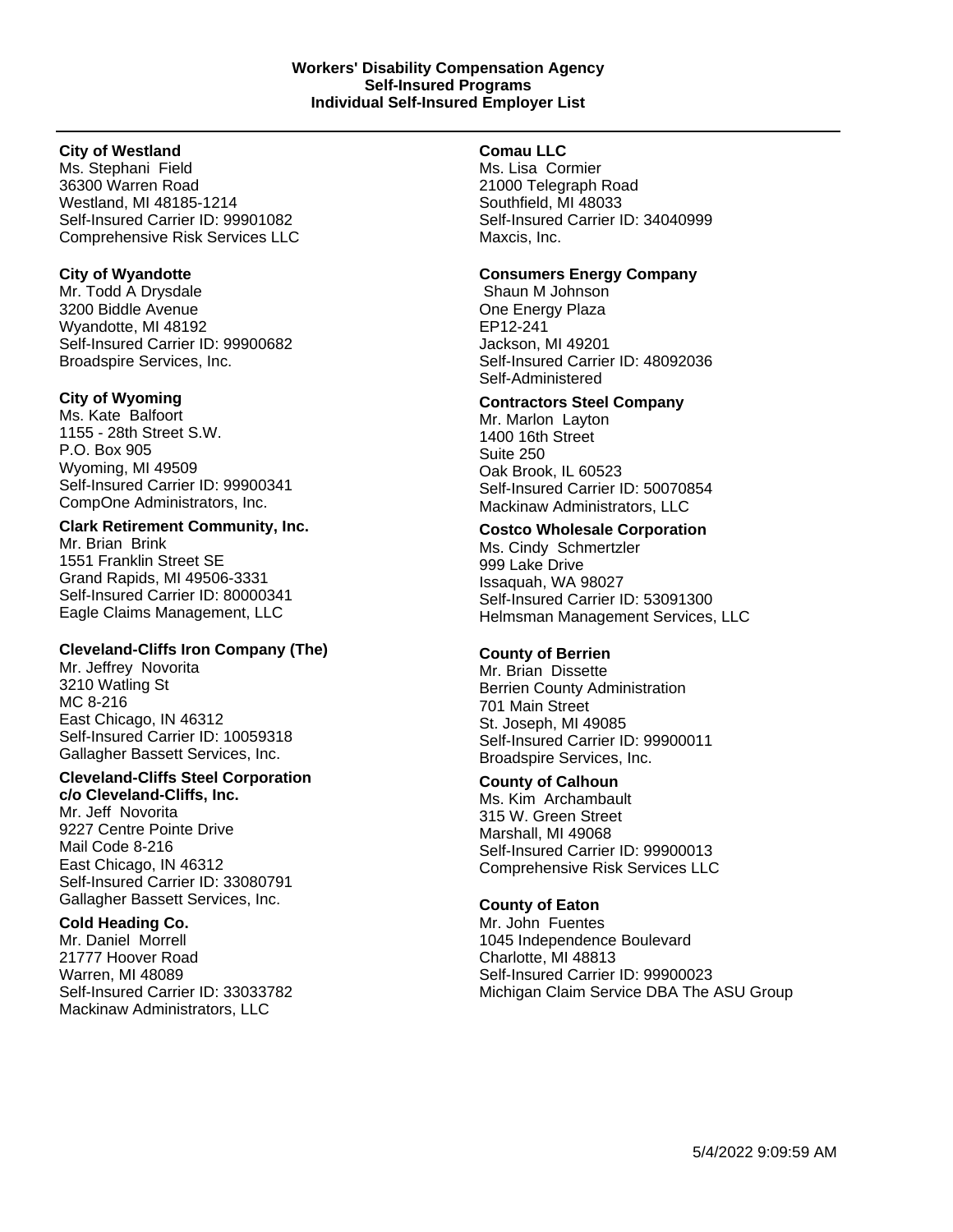#### **County of Hillsdale**

Ms. Stephenie Kyser County Office Building 33 McCollum St., Room 205 Hillsdale, MI 49242 Self-Insured Carrier ID: 99900130 Broadspire Services, Inc.

#### **County of Huron**

Ms. Debra McCollum P.O. Box 69 Bad Axe, MI 48413-0069 Self-Insured Carrier ID: 99900032 York Risk Services Group, Inc.

# **County of Jackson**

Mr. Michael Karabetsos 120 West Michigan Avenue Jackson, MI 49201 Self-Insured Carrier ID: 99900038 Eagle Claims Management, LLC

# **County of Kent**

Ms. Stephanie Lee Fiscal Services, County Admin. Bldg. 300 Monroe Avenue, N.W. Grand Rapids, MI 49503 Self-Insured Carrier ID: 99900041 ProSelect Insurance Company

# **County of Lapeer**

Ms. Jacqueline Arnold 255 Clay Street Suite 301 Lapeer, MI 48446 Self-Insured Carrier ID: 99900044 Comprehensive Risk Services LLC

# **County of Macomb**

Mr. John P Anderson Finance-Risk & Insurance 120 N. Main Street Mt. Clemens, MI 48043 Self-Insured Carrier ID: 99900050 Comprehensive Risk Services LLC

# **County of Mason**

Mr. Fabian Knizacky 304 E. Ludington Avenue Ludington, MI 49431 Self-Insured Carrier ID: 99900101 Eagle Claims Management, LLC

# **County of Midland**

Mr. Craig Maxwell 220 W. Ellsworth Street Midland, MI 48640-5194 Self-Insured Carrier ID: 99900056 Eagle Claims Management, LLC

# **County of Monroe**

Mr. Michael Bosanac 125 East Second Street Monroe, MI 48161 Self-Insured Carrier ID: 99900058 Michigan Claim Service DBA The ASU Group

# **County of Muskegon**

Ms. Kristen N Wade 97 E. Apple Ave., Suite 110 Muskegon, MI 49442 Self-Insured Carrier ID: 99900061 Michigan Claim Service DBA The ASU Group

# **County of Oakland (The), a Michigan Constitutional Corporation**

Ms. Diana McBroom Risk Management & Safety 2100 Pontiac Lake Rd. Waterford, MI 48328 Self-Insured Carrier ID: 99900063 Comprehensive Risk Services LLC

# **County of Saginaw**

Mr. Robert Belleman 111 South Michigan Avenue Saginaw, MI 48602 Self-Insured Carrier ID: 99900073 Eagle Claims Management, LLC

# **County of Saint Clair**

Ms. Kimberly Woolman Suite 206 200 Grand River Port Huron, MI 48060 Self-Insured Carrier ID: 99900374 Mackinaw Administrators, LLC

# **County of Wayne**

Ms. Shirley Priskorn 500 Griswold, 14th Floor Detroit, MI 48226 Self-Insured Carrier ID: 99900082 Mackinaw Administrators, LLC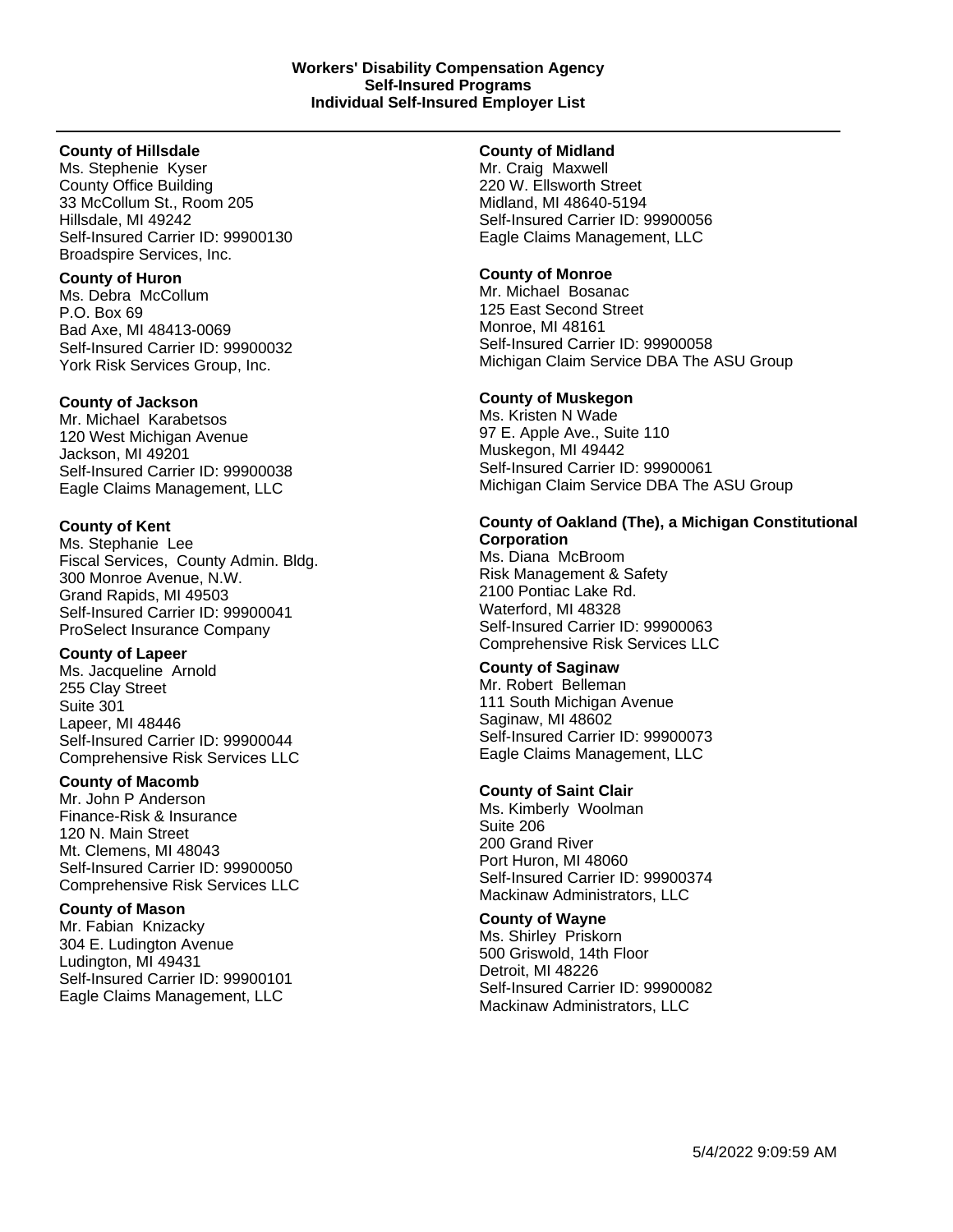# **Covenant Medical Center, Inc. dba Covenant Healthcare**

Mr. Tyler Danek 1447 N. Harrison Saginaw, MI 48602 Self-Insured Carrier ID: 80000573 ProSelect Insurance Company

#### **Cranbrook Educational Community, Inc.**

Ms. Beth Beadle 39221 N. Woodward Avenue P.O. Box 801 Bloomfield Hills, MI 48303-0801 Self-Insured Carrier ID: 82003063 CompOne Administrators, Inc.

#### **Creative Foam Corporation**

Mr. Eric Beckett 300 N. Alloy Drive Fenton, MI 48430 Self-Insured Carrier ID: 30049025 CompOne Administrators, Inc.

# **Dana Incorporated**

Ms. Amy Hankins 3939 Technology Drive P.O. Box 537 Toledo, OH 43537 Self-Insured Carrier ID: 37090323 Sedgwick Claims Management Services, Inc.

# **Daniel L. Jacob and Co., Inc.**

Mr. Matthew P Gleeson 2403 East High Street Jackson, MI 49203-3421 Self-Insured Carrier ID: 51017338 Eagle Claims Management, LLC

# **Dart Container Corporation of California dba DTX, Inc.**

# **c/o Compliance Management**

Mrs. Linnea Thunselle 5600 West 83rd Street Suite 1100 Minneapolis, MN 55437 Self-Insured Carrier ID: 30104200 Helmsman Management Services, LLC

#### **Dart Container of Michigan LLC C/O Compliance Management**

Ms. See Lee 5600 West 83rd Street Suite 1100 Minneapolis, MN 55437 Self-Insured Carrier ID: 30099099 Helmsman Management Services, LLC

#### **Dean Transportation Inc.**

Mr. Eric J Toomey 4812 Aurelius Rd Lansing, MI 48910 Self-Insured Carrier ID: 41002033 Eagle Claims Management, LLC

# **Delaco Steel Corporation**

Mr. Dave Trela 8111 Tireman Dr Dearborn, MI 48126 Self-Insured Carrier ID: 50019330 CompOne Administrators, Inc.

# **Detroit Diesel Corporation**

Ms. Lindsay Boeckman Daimler Trucks North America LLC 4555 North Channel Ave., 6th Fl Risk/Insurance Portland, OR 97217 Self-Insured Carrier ID: 37055082 Sedgwick Claims Management Services, Inc.

# **Detroit Entertainment, L.L.C.**

Mr. Bruce R Dall 2901 Grand River Detroit, MI 48201 Self-Insured Carrier ID: 70037700 CompOne Administrators, Inc.

# **Detroit Public Schools Community District Office of Risk Management**

Mr. Douglas Gniewek 3011 W. Grand Blvd Fisher Bldg Ste 1101A Detroit, MI 48202 Self-Insured Carrier ID: 82000482 York Risk Services Group, Inc.

# **Dexter Fastener Technologies, Inc.**

Mr. Tom Derderian 2110 Bishop Circle East Dexter, MI 48130 Self-Insured Carrier ID: 34016440 Eagle Claims Management, LLC

# **Dickinson County Healthcare System**

Mr. Brian Donahue 1721 S. Stephenson Avenue Iron Mountain, MI 49801 Self-Insured Carrier ID: 80050022 Comprehensive Risk Services LLC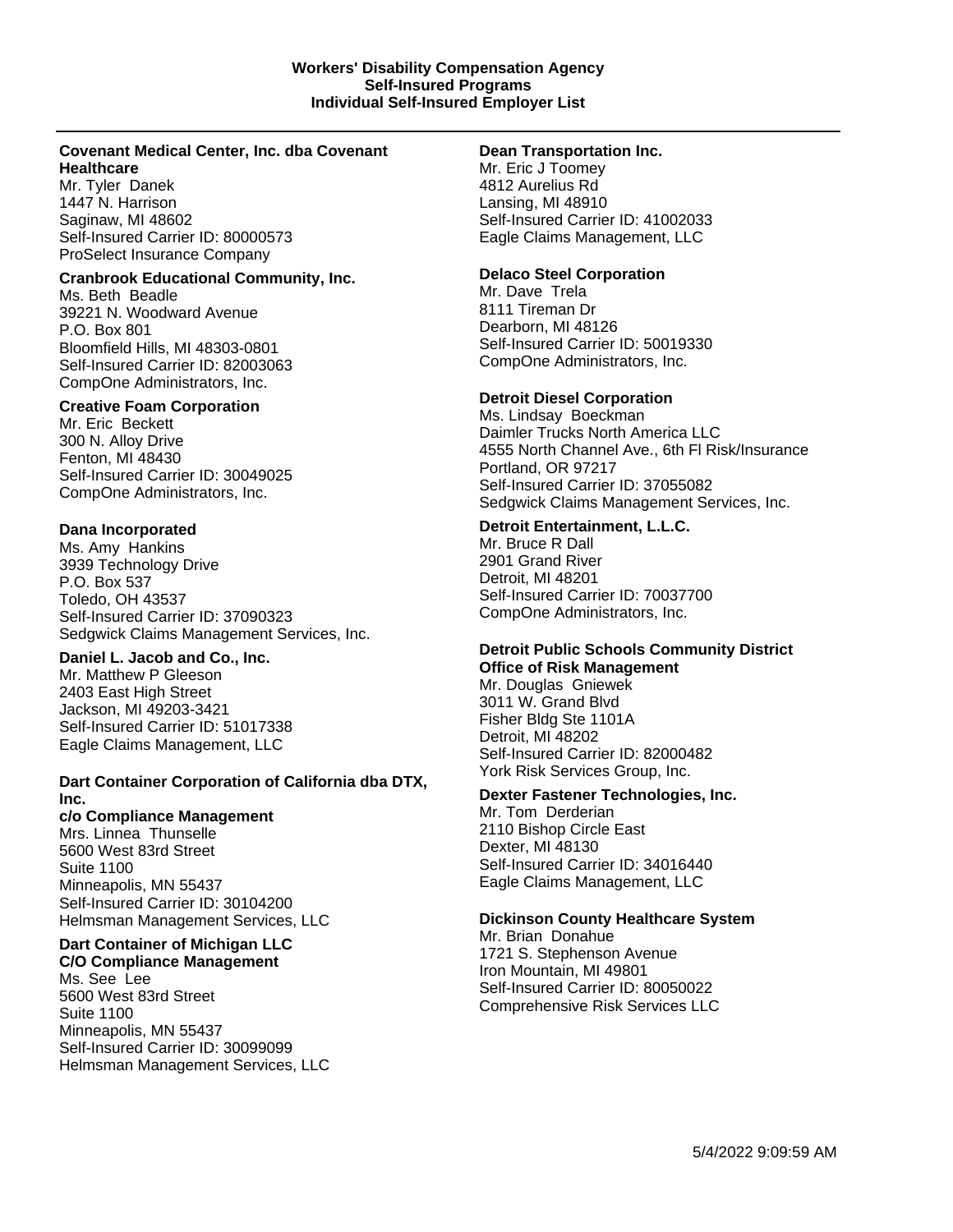#### **Domestic Linen Supply & Laundry Company**

Mr. Evan Lacross 30555 Northwestern Highway Suite 300 Farmington Hills, MI 48334 Self-Insured Carrier ID: 72008446 Comprehensive Risk Services LLC

# **DTE Energy Company**

Mr. Jerome K Hooper One Energy Plaza, 252 GO Detroit, MI 48226 Self-Insured Carrier ID: 49090153 Self-Administered

# **Eagle Alloy, Inc.**

Ms. Lisa Price 5142 Evanston Avenue Muskegon, MI 49442 Self-Insured Carrier ID: 26014061 CompOne Administrators, Inc.

#### **Eastern Michigan University Risk Management**

Ms. Laura Drabczyk 11 Welch Hall Ypsilanti, MI 48197 Self-Insured Carrier ID: 82000081 Michigan Claim Service DBA The ASU Group

# **Edison Institute (The)**

**DBA The Henry Ford** Mr. Brent Ott 20900 Oakwood Boulevard P.O. Box 1970 Dearborn, MI 48121-1970 Self-Insured Carrier ID: 84001082 Mackinaw Administrators, LLC

# **Edw. C. Levy Co.**

Mr. Don Liepa 9300 Dix Avenue Dearborn, MI 48120 Self-Insured Carrier ID: 15052604 Michigan Claim Service DBA The ASU Group

# **Edward W. Sparrow Hospital Association**

Mr. Kurt Batteen Suite 235 1200 East Michigan Avenue Lansing, MI 48912 Self-Insured Carrier ID: 80000533 ESIS, Inc.

# **EJ USA, Inc.**

Mrs. Fay Keane 301 Spring Street P.O. Box 439 East Jordan, MI 49727 Self-Insured Carrier ID: 33000821 Michigan Claim Service DBA The ASU Group

#### **Ella E.M. Brown Charitable Circle d/b/a Oaklawn Hospital**

Mrs. Marla E Stuck 200 N. Madison Marshall, MI 49068 Self-Insured Carrier ID: 80000913 York Risk Services Group, Inc.

# **Emergent Health Partners**

Ms. Ann Gaudet-Beach 1200 State Circle Ann Arbor, MI 48108-1691 Self-Insured Carrier ID: 80000381 CompOne Administrators, Inc.

# **Empire Iron Mining Partnership**

**c/o Cleveland Cliffs Iron Company** Mr. Jeffrey Novorita 3210 Watling St MC 8-216 East Chicago, IN 46312 Self-Insured Carrier ID: 10090885 Gallagher Bassett Services, Inc.

# **EPI Printers, Inc.**

Mr. Timothy R Czerney 5404 Wayne Road Battle Creek, MI 49037 Self-Insured Carrier ID: 27050706 Eagle Claims Management, LLC

# **Ervin Industries, Inc.**

Mr. Tom Tsallis 3893 Research Park Drive Ann Arbor, MI 48106-1168 Self-Insured Carrier ID: 35028870 Sedgwick Claims Management Services, Inc.

# **Evangelical Homes of Michigan**

Mr. Thomas Hosinski 400 West Russell St Saline, MI 48176 Self-Insured Carrier ID: 80000821 Eagle Claims Management, LLC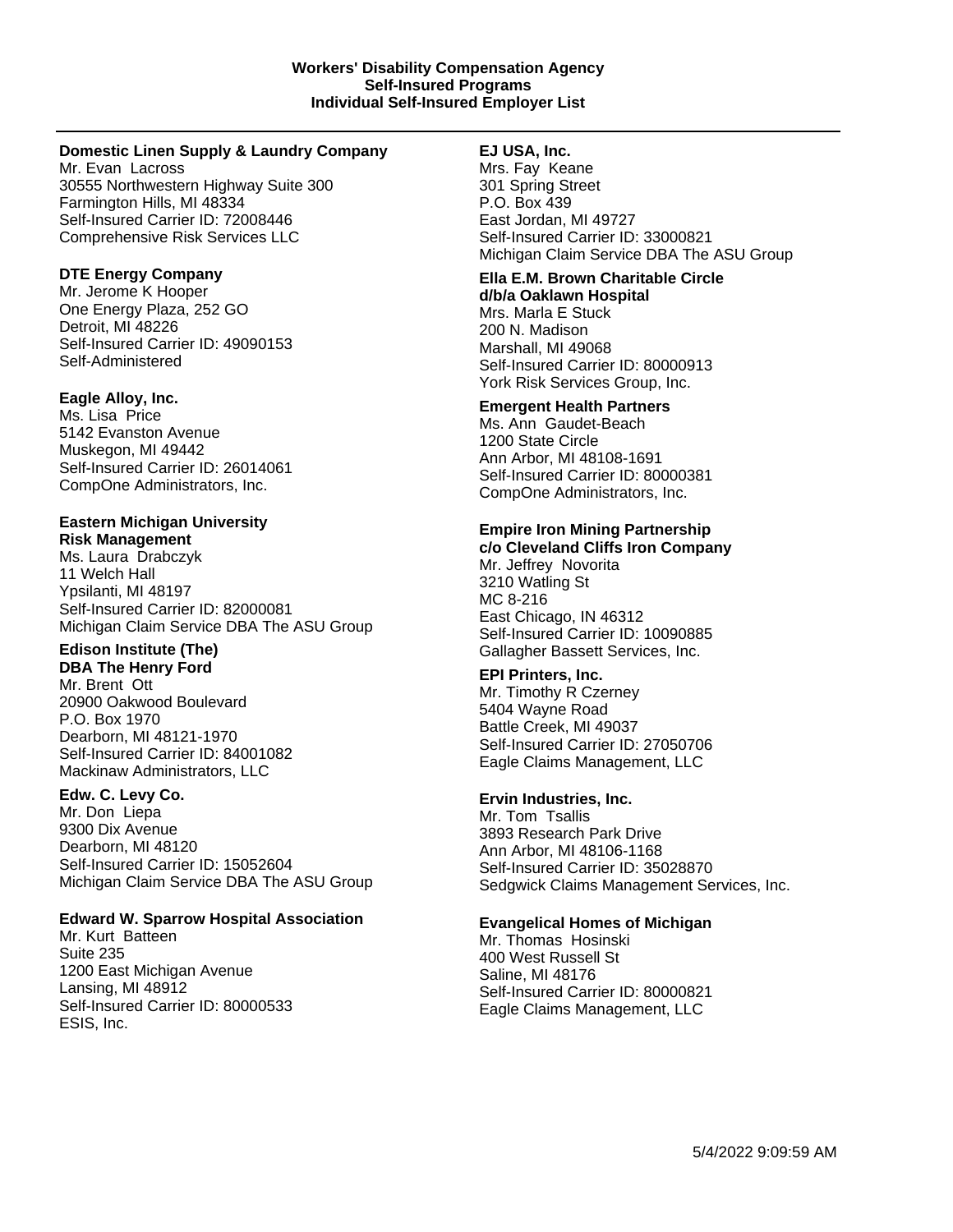# **F.C.S. Industries, Inc.**

Mr. Matthew D Drain 9850 Pelham Road Taylor, MI 48180-3852 Self-Insured Carrier ID: 42008282 Self-Administered

# **Farmington Public Schools**

Mr. Jeff Danziger 32500 Shiawassee Farmington, MI 48336 Self-Insured Carrier ID: 82000763 Mackinaw Administrators, LLC

# **Faygo Beverages, Inc.**

# **c/o National Beverage Corp.**

Mr. Richard Berkes Suite 4000 8100 SW Tenth St. Ft. Lauderdale, FL 33324 Self-Insured Carrier ID: 20036782 Constitution State Services LLC

# **FCA US LLC**

Ms. Debbie White Manager, WC & Group Insurance Programs 1000 Chrysler Drive CIMS 485-07-26 Auburn Hills, MI 48326 Self-Insured Carrier ID: 37666000 Sedgwick Claims Management Services, Inc.

# **Federal Express Corporation**

Ms. Gael Johnson Building B - 3rd Floor 3620 Hacks Cross Rd. Memphis, TN 38125-8800 Self-Insured Carrier ID: 43057760 Sedgwick Claims Management Services, Inc.

# **Federal Screw Works**

Mr. Scott Rozema 34846 Goddard Rd Romulus, MI 48174 Self-Insured Carrier ID: 34090708 Comprehensive Risk Services LLC

# **Federated Logistics, Inc.**

Ms. Nancy L Wierzbicki 32500 VanBorn Rd Ste 100 Wayne, MI 48184 Self-Insured Carrier ID: 43058981 Mackinaw Administrators, LLC

# **FedEx Freight, Inc.**

Ms. Kayla Quandt 2200 Forward Drive P.O. Box 840 Harrison, AR 72602-0840 Self-Insured Carrier ID: 42009485 Sedgwick Claims Management Services, Inc.

# **FedEx Ground Package System, Inc.**

Ms. Sylvana Bonner 1000 FedEx Drive Moon Twp, PA 15108 Self-Insured Carrier ID: 42008585 Sedgwick Claims Management Services, Inc.

# **Ferris State University**

Mr. Michael Grandy Finance 420 Oak Street - Prakken Building 153 Big Rapids, MI 49307-2020 Self-Insured Carrier ID: 82000101 CompOne Administrators, Inc.

# **Flexfab Horizons International, Inc.**

Mr. Matthew P Nusbaum 102 Cook Road Hastings, MI 49058 Self-Insured Carrier ID: 30013322 CompOne Administrators, Inc.

# **Flint Mass Transportation Authority**

Mr. Edgar H Benning 1401 South Dort Highway Flint, MI 48503 Self-Insured Carrier ID: 75098776 Eagle Claims Management, LLC

# **Ford Motor Company**

Mr. Defreece Caskey Workers' Compensation P.O. Box 607 Dearborn, MI 48121-0607 Self-Insured Carrier ID: 374F0000 Self-Administered

# **Frankenmuth Bavarian Inn, Inc.**

Mr. Vernon Schiefer 713 S. Main Street Frankenmuth, MI 48734 Self-Insured Carrier ID: 58011873 Comprehensive Risk Services LLC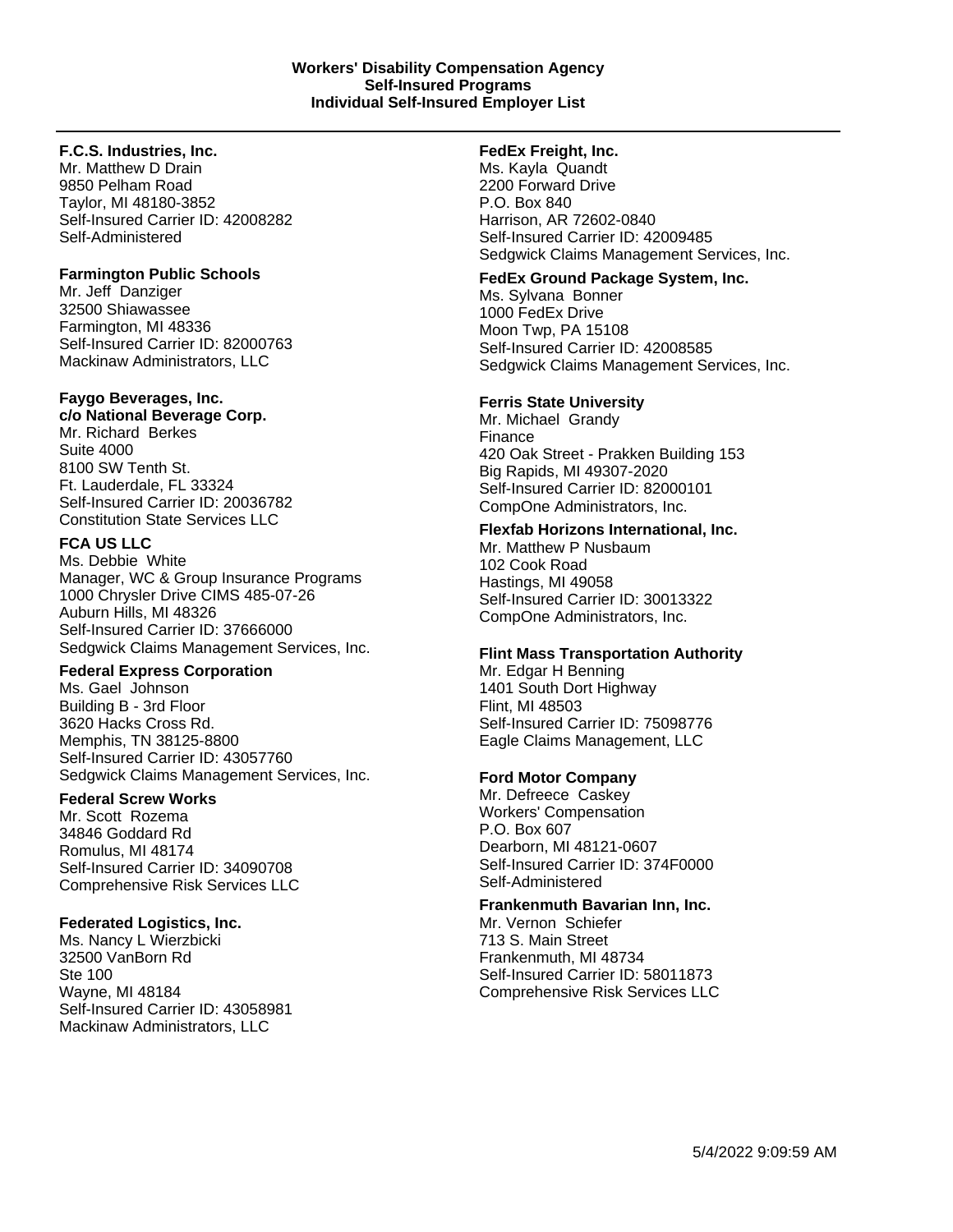# **Futuramic Tool & Engineering Co.**

Mr. Eric Petersen 24680 Gibson Warren, MI 48089 Self-Insured Carrier ID: 35040050 Eagle Claims Management, LLC

# **G.A. Richards Company**

Mrs. Jenny Seckinger 1060 Ken-O-Sha Industrial Dr. SE Grand Rapids, MI 49508-8216 Self-Insured Carrier ID: 25047125 CompOne Administrators, Inc.

#### **General Motors LLC c/o Compliance Management**

Mr. Jared Carlisle 5600 West 83rd Street Suite 1100 Minneapolis, MN 55437 Self-Insured Carrier ID: 37999000 Self-Administered

#### **Genesee County**

Kim Love Office of Fiscal Services 1101 Beach Street 3rd Floor Flint, MI 48502 Self-Insured Carrier ID: 99900225 Michigan Claim Service DBA The ASU Group

# **Genesee Health System**

Mr. Glen Chipman 420 W. Fifth Avenue Fifth Floor Flint, MI 48503 Self-Insured Carrier ID: 80000134 Eagle Claims Management, LLC

#### **Grand Rapids Public School District**

Ms. Dawn M Berenyi 1331 Franklin Street, S.E. P.O. Box 117 Grand Rapids, MI 49501-0117 Self-Insured Carrier ID: 82000141 Michigan Claim Service DBA The ASU Group

#### **Grand Traverse Band of Ottawa & Chippewa Indians (The)**

Mr. David Bernard 2331 N. West Bayshore Drive Peshawbestown, MI 49682 Self-Insured Carrier ID: 99000450 CompOne Administrators, Inc.

#### **Grand Valley State University**

Ms. Natalie Trent 1 Campus Drive Allendale, MI 49401 Self-Insured Carrier ID: 82001441 CompOne Administrators, Inc.

#### **Great Lakes Home Health Services, Inc. c/o Elara Caring**

Ms. Patricia Bradford 3010 Lyndon B Johnson Freeway, Ste 1100 Dallas, TX 75234 Self-Insured Carrier ID: 80001791 Mackinaw Administrators, LLC

# **Great Lakes Water Authority**

Mr. Keiano VanZant 9300 W. Jefferson 19th Floor Detroit, MI 48209 Self-Insured Carrier ID: 73016819 PMA Management Corp.

# **Griffin Beverage Co.**

Mr. Robert T Griffin 1901 North Dam Road West Branch, MI 48661 Self-Insured Carrier ID: 20070012 Comprehensive Risk Services LLC

#### **Grosse Pointe Public School System** Brady Pavlik

389 St. Clair Grosse Pointe, MI 48230 Self-Insured Carrier ID: 82001082 PMA Management Corp.

# **Haworth, Inc.**

Mr. Daniel Zona One Haworth Center 3-E13 Holland, MI 49423 Self-Insured Carrier ID: 73016843 Gallagher Bassett Services, Inc.

# **HCR ManorCare, Inc.**

Ms. Lisa Jurski 333 N. Summit Street P.O. Box 10086 Toledo, OH 43699-0086 Self-Insured Carrier ID: 80001485 Self-Administered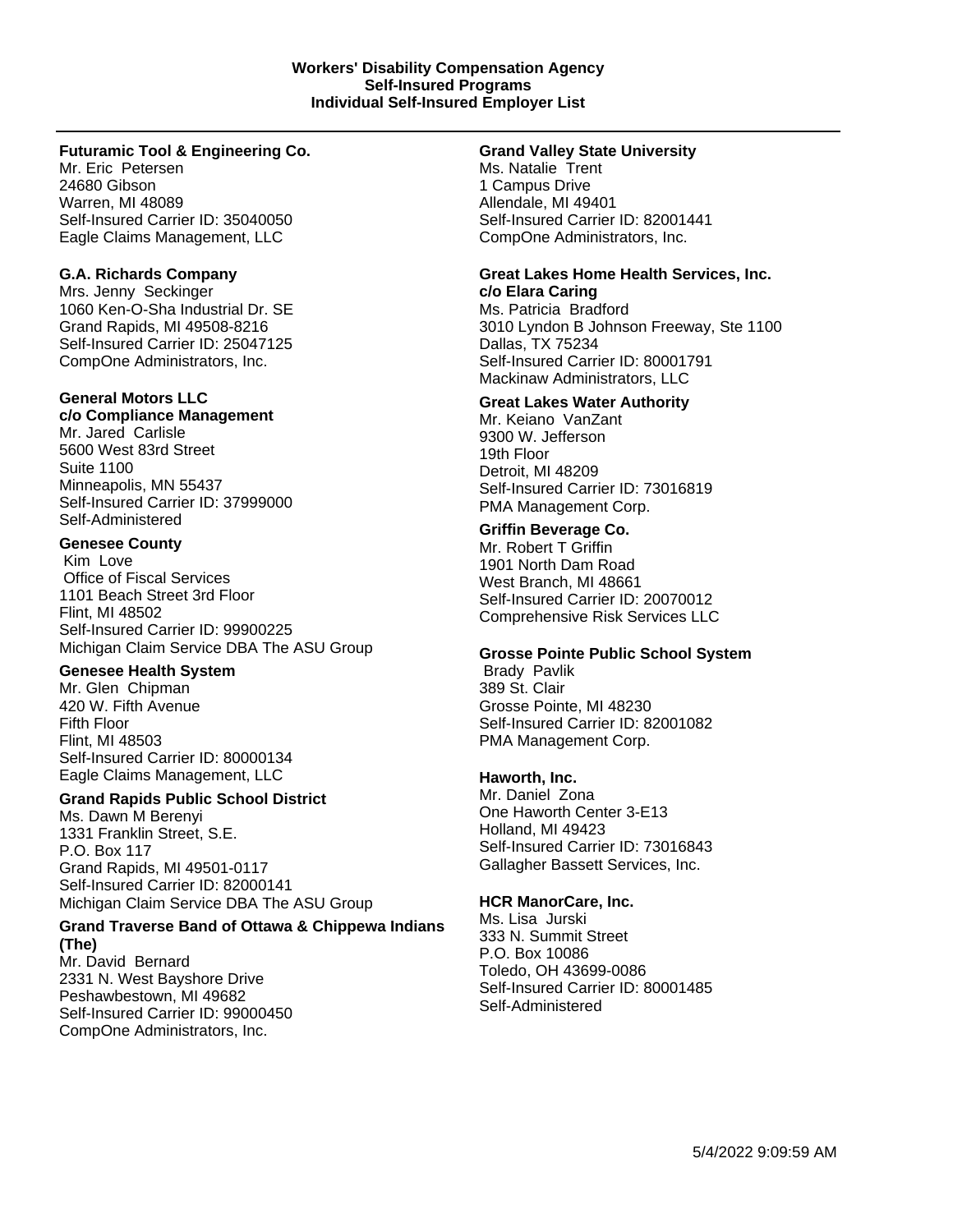#### **HealthSource Saginaw, Inc.**

Ms. Wendy A Dornseifer 3340 Hospital Rd. Saginaw, MI 48603 Self-Insured Carrier ID: 80001773 ProSelect Insurance Company

#### **Henry Ford Health System**

Mr. Sam Vogel 1 Ford Place, 4B HFHS Risk Finance & Insurance Services Detroit, MI 48202-3450 Self-Insured Carrier ID: 80000982 Self-Administered

# **Hercules Drawn Steel Corp.**

Mr. Mark Goodman 38901 Amrhein Road Livonia, MI 48150 Self-Insured Carrier ID: 33078882 Michigan Claim Service DBA The ASU Group

#### **Holcim Participations (US) Inc**

Mr. Dominic Foley 6211 Ann Arbor Rd Dundee, MI 48131 Self-Insured Carrier ID: 14046058 Sedgwick Claims Management Services, Inc.

# **Holland Community Hospital**

Ms. Sandra Trammell 602 Michigan Avenue Holland, MI 49423 Self-Insured Carrier ID: 80000295 ProSelect Insurance Company

# **Holland Home**

Mr. Adam Kinder 2100 Raybrook Ave., S.E. Grand Rapids, MI 49546 Self-Insured Carrier ID: 80000741 Eagle Claims Management, LLC

# **Hollywood Holding Company, LLC**

Ms. Kimberly Welch Harlan 2670 W. Maple Road Troy, MI 48084 Self-Insured Carrier ID: 54022112 Michigan Claim Service DBA The ASU Group

#### **Home Depot U.S.A., Inc.**

Mr. Matt Rushing 2455 Paces Ferry Road Building C, Floor 20 Atlanta, GA 30339 Self-Insured Carrier ID: 52030085 Helmsman Management Services, LLC

# **Houghton County**

Mr. Ben Larson 401 East Houghton Avenue Houghton, MI 49931 Self-Insured Carrier ID: 99900031 Comprehensive Risk Services LLC

#### **Howard Ternes Packaging Company**

Mr. Micheal Sheatzley 35275 Industrial Rd Livonia, MI 48150 Self-Insured Carrier ID: 26036682 York Risk Services Group, Inc.

#### **Howell Public Schools**

Ms. Liza M Kelly 411 N. Highlander Way, Ste B Howell, MI 48843 Self-Insured Carrier ID: 82000347 York Risk Services Group, Inc.

#### **Huntington Bancshares Incorporated**

Ms. Jennifer Mountcastle 41 S. High Street HC0323 Columbus, OH 43287 Self-Insured Carrier ID: 60055885 Sedgwick Claims Management Services, Inc.

# **Huron Casting, Inc.**

Mr. Matthew Davis 7050 Hartley Street Pigeon, MI 48755 Self-Insured Carrier ID: 33000988 CompOne Administrators, Inc.

#### **Huron Valley Schools**

Mr. Paul Salah, Ph.D. 2390 S. Milford Road Highland, MI 48357 Self-Insured Carrier ID: 82002063 CompOne Administrators, Inc.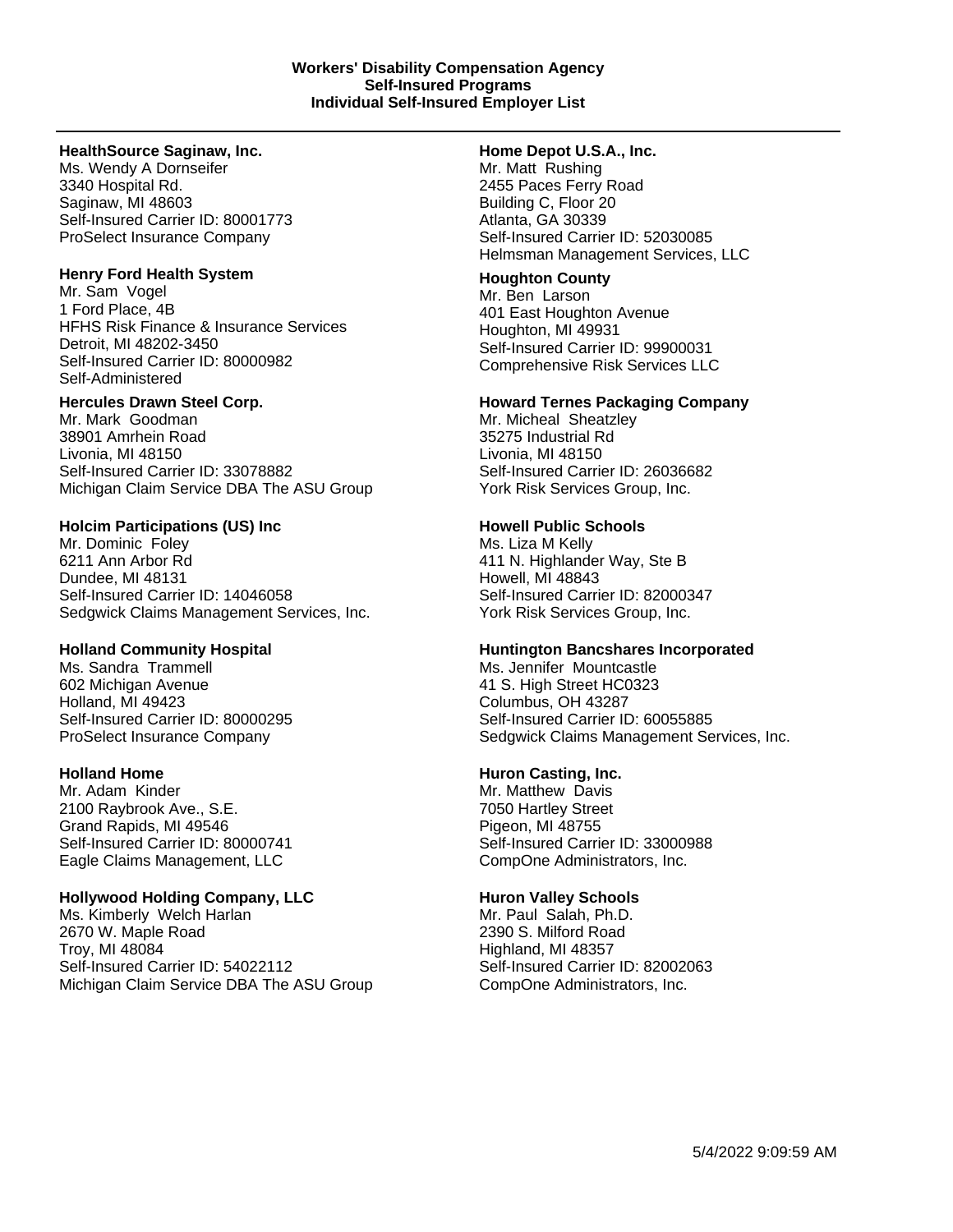#### **Hyatt Corporation c/o Compliance Management**

Ms. Laurene Dufault 5600 West 83rd Street Suite 1100 Minneapolis, MN 55437 Self-Insured Carrier ID: 70091386 Gallagher Bassett Services, Inc.

# **Inalfa Roof Systems, Inc.**

Mr. Jarrod Fiengo 1370 Pacific Drive Auburn Hills, MI 48326 Self-Insured Carrier ID: 37002320 CompOne Administrators, Inc.

# **Ingham County**

# **and Ingham County Medical Care Facility**

Ms. Susan Graham 121 E. Maple P.O. Box 319 Mason, MI 48854 Self-Insured Carrier ID: 99900033 Eagle Claims Management, LLC

# **International Industrial Contracting Corporation**

Mr. Jonathan H Firsht 35900 Mound Road Sterling Heights, MI 48310 Self-Insured Carrier ID: 17045050 Michigan Claim Service DBA The ASU Group

# **Iron County Medical Care Facility**

Ms. Jeannie Ulcak 1523 US Highway 2 Crystal Falls, MI 49920 Self-Insured Carrier ID: 80001236 Eagle Claims Management, LLC

# **John E. Green Company Inc.**

Mr. John R Stelter 220 Victor Avenue Highland Park, MI 48203 Self-Insured Carrier ID: 36070127 CompOne Administrators, Inc.

# **Kalamazoo County**

Ms. Kristine Cunningham 201 W. Kalamazoo Avenue Kalamazoo, MI 49007 Self-Insured Carrier ID: 99900039 CompOne Administrators, Inc.

# **Kalamazoo Public Schools**

Mr. Daniel L Emmons 1220 Howard Street Kalamazoo, MI 49008 Self-Insured Carrier ID: 82000139 Michigan Claim Service DBA The ASU Group

# **Kelly Services, Inc.**

Ms. Lesley Zielinski 999 West Big Beaver Road Troy, MI 48084 Self-Insured Carrier ID: 73039449 ESIS, Inc.

# **Knape & Vogt Manufacturing Company**

Mr. Nathan R VanRyn 2700 Oak Industrial Drive NE Grand Rapids, MI 49505 Self-Insured Carrier ID: 25048162 CompOne Administrators, Inc.

# **Kroger Co. (The)**

**an Ohio Corporation, dba Michigan Dairy** Mr. Nathan Fraley 1014 Vine St. 5th Floor Cincinnati, OH 45202 Self-Insured Carrier ID: 54021957

# Sedgwick Claims Management Services, Inc.

# **L & L Products, Inc.**

Ms. Susan R Deeb 160 McLean Drive Romeo, MI 48065 Self-Insured Carrier ID: 30013450 CompOne Administrators, Inc.

# **L'Anse Creuse Public Schools**

Ms. Rochelle Gauthier 24076 F.V. Pankow Blvd Clinton Township, MI 48036 Self-Insured Carrier ID: 82000450 Eagle Claims Management, LLC

# **L. Perrigo Company**

Ms. Carmen Schreiber 515 Eastern Avenue Allegan, MI 49010 Self-Insured Carrier ID: 28091100 Michigan Claim Service DBA The ASU Group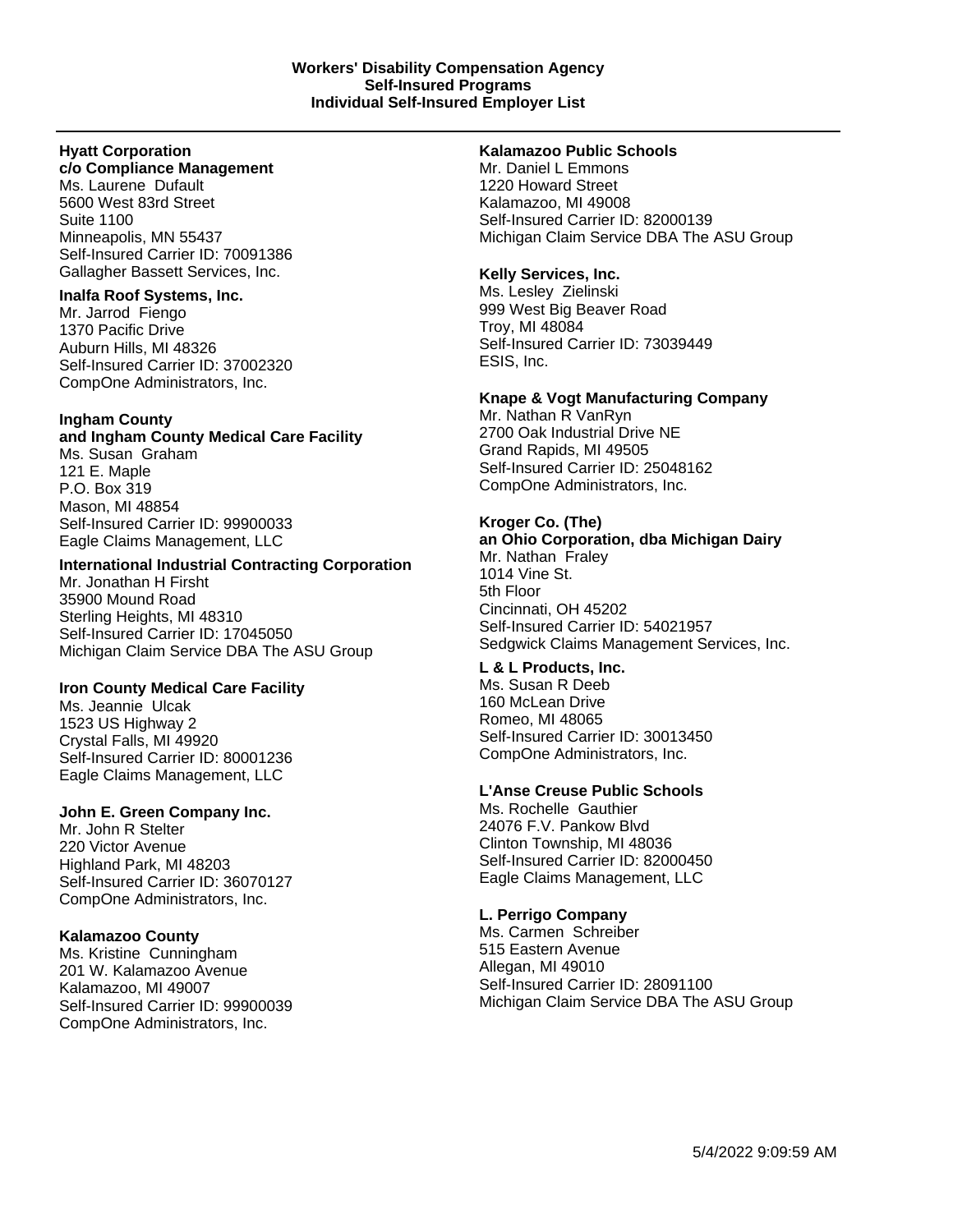#### **Lacks Enterprises, Inc.**

Mr. Jim Green 5460 Cascade Road SE Grand Rapids, MI 49546 Self-Insured Carrier ID: 30036101 York Risk Services Group, Inc.

#### **Lake Shore Public Schools**

Dr. Joseph DiPonio 28850 Harper Avenue St. Clair Shores, MI 48081 Self-Insured Carrier ID: 82000003 CompOne Administrators, Inc.

#### **Lapeer Community Schools**

Mr. Mark Rajter 250 Second Street Lapeer, MI 48446 Self-Insured Carrier ID: 82000644 York Risk Services Group, Inc.

# **Lincoln Consolidated Schools**

Mr. Robert Jansen 7425 Willis Road Ypsilanti, MI 48197 Self-Insured Carrier ID: 82000481 Broadspire Services, Inc.

# **Little Caesar Enterprises, Inc.**

Mr. Michael J Niehaus 2211 Woodward Avenue Detroit, MI 48201340 Self-Insured Carrier ID: 58011999 Sedgwick Claims Management Services, Inc.

# **Livonia Public Schools School District**

Ms. Alison Smith 15125 Farmington Road Livonia, MI 48154-5474 Self-Insured Carrier ID: 82000782 Cannon Cochran Management Services, Inc.

#### **Louisiana-Pacific Corporation**

**c/o Cannon Cochran Management Services, Inc.** Mr. Dalton Bowman 565 Marriott Drive Suite 800 Nashville, TN 37214 Self-Insured Carrier ID: 24048042 Cannon Cochran Management Services, Inc.

#### **Lowe's Home Centers, LLC**

Ms. Tia W Schweikert 1000 Lowe's Blvd. Mail Code RMT Mooresville, NC 28117 Self-Insured Carrier ID: 52005310 Sedgwick Claims Management Services, Inc.

# **Lutheran Homes of Michigan Inc.**

**dba Wellspring Lutheran Services** Mr. Tim Kalbfleisch 4100 Pier North Blvd Flint, MI 48504 Self-Insured Carrier ID: 80000819 Comprehensive Risk Services LLC

#### **Mac Valves, Inc.**

Ms. Martha C Welch 30569 Beck Road P.O. Box 111 Wixom, MI 48393 Self-Insured Carrier ID: 35028135 Alternative Service Concepts LLC dba Davies Claims **Solutions** 

#### **MacAllister Machinery Co. dba Michigan CAT**

Ms. Melanie Orcher 24800 Novi Road Novi, MI 48375 Self-Insured Carrier ID: 50090463 Eagle Claims Management, LLC

# **Macy's Retail Holdings, LLC**

Mrs. Ann Back Manager-Risk Management 145 Progress Place Cincinnati, OH 45246 Self-Insured Carrier ID: 53092700 Sedgwick Claims Management Services, Inc.

# **Magnesium Products of America, Inc.**

Ms. Patricia Forsyth Human Resource Manager 2001 Industrial Drive Eaton Rapids, MI 48827 Self-Insured Carrier ID: 33050123 York Risk Services Group, Inc.

# **Manthei, Inc.**

Ms. Amanda Hanorth 3996 Charlevoix Ave Petoskey, MI 49770 Self-Insured Carrier ID: 24058072 Comprehensive Risk Services LLC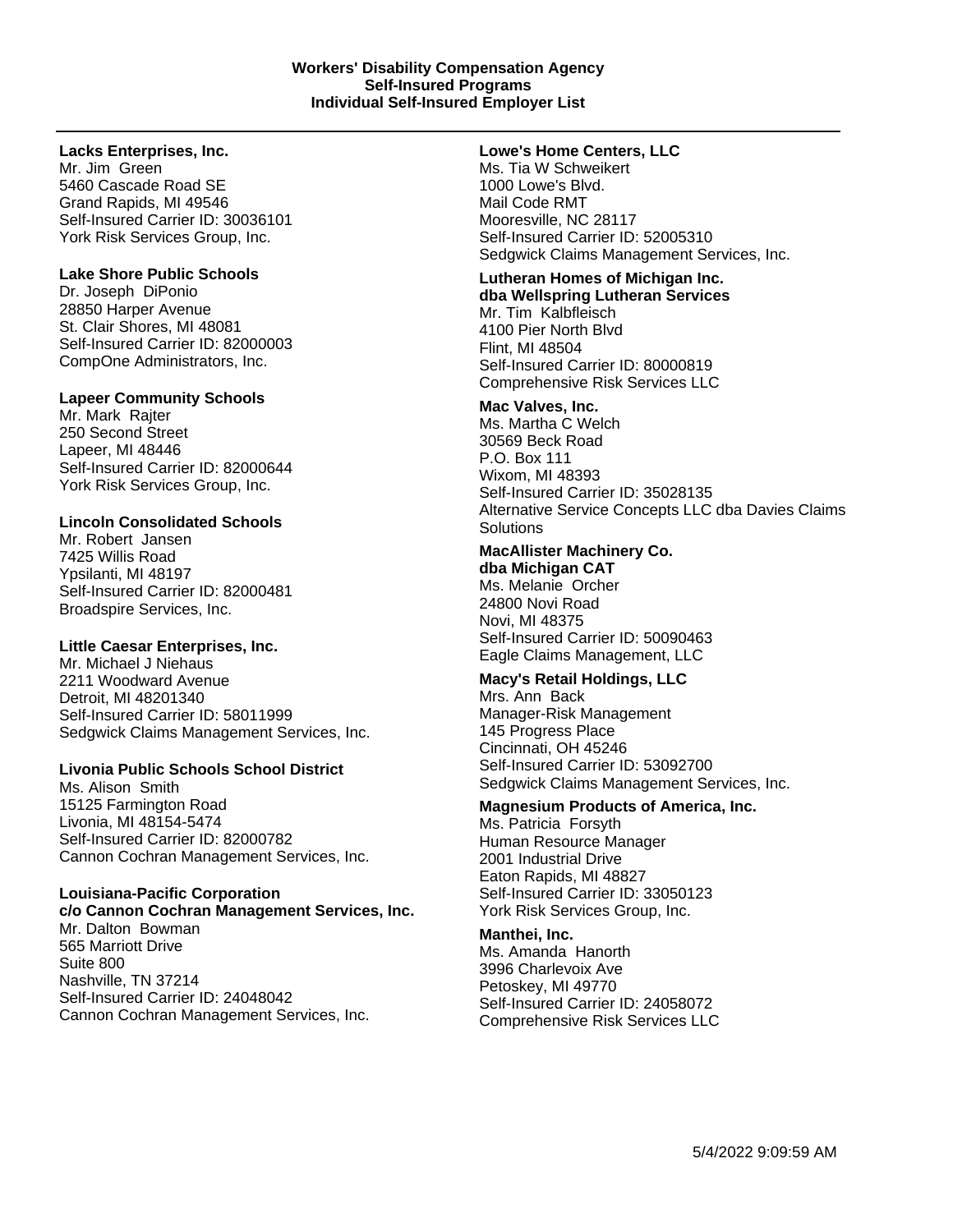#### **Marriott International, Inc.**

Mr. Steve Huy Dept. 52/924.36 10400 Fernwood Rd Bethesda, MD 20817 Self-Insured Carrier ID: 70008085 Self-Administered

#### **Mary Free Bed Hospital & Rehab. Center**

Ms. Karen S Powell 235 Wealthy Street, S.E. Grand Rapids, MI 49503-5299 Self-Insured Carrier ID: 80001441 Eagle Claims Management, LLC

# **Masco Corporation**

Ms. Bonita Felder 17450 College Parkway Livonia, MI 48152 Self-Insured Carrier ID: 33013705 Constitution State Services LLC

# **McLaren Health Care Corporation One McLaren Parkway**

Mr. Greg Lane

Grand Blanc, MI 48439 Self-Insured Carrier ID: 80000525 Gallagher Bassett Services, Inc.

# **Meijer Companies, Ltd.**

Ms. Frida Berry 2929 Walker, N.W. Grand Rapids, MI 49544 Self-Insured Carrier ID: 53090114 Self-Administered

# **Melling Tool Company**

Mr. Mark L Mandrick 2620 Saradan Drive P.O. Box 1188 Jackson, MI 49204 Self-Insured Carrier ID: 35011038 Eagle Claims Management, LLC

# **Memorial Hospital (The)**

**dba Memorial Healthcare** Mr. Brian Long 826 West King Owosso, MI 48867 Self-Insured Carrier ID: 80000178 ProSelect Insurance Company

# **Metalworks, Inc.**

Ms. Valerie Ruhlig 902 E. Fourth St. Ludington, MI 49431 Self-Insured Carrier ID: 34007390 CompOne Administrators, Inc.

# **Metropolitan Hospital**

Ms. Karrie Custer Metro Health Hospital 5900 Byron Center Ave SW Wyoming, MI 49519 Self-Insured Carrier ID: 80000241 Eagle Claims Management, LLC

# **MGM Resorts International**

Mr. Michael Jokerst MGM Administration Building 71 E. Harmon Avenue Las Vegas, NV 89109 Self-Insured Carrier ID: 70092555 ESIS, Inc.

# **Michigan Catholic Conference**

Mr. Vincent P Andrews 510 South Capitol Avenue Lansing, MI 48933 Self-Insured Carrier ID: 83000902 Gallagher Bassett Services, Inc.

# **Michigan Conference Association of Seventh Day Adventists**

Ms. Jennifer Gardanier 5801 W. Michigan Ave. P.O. Box 24187 Lansing, MI 48909 Self-Insured Carrier ID: 86012333 Michigan Claim Service DBA The ASU Group

# **Michigan Paving & Materials Company**

Ms. Marlene VanPatten 2575 Haggerty Rd. Suite 100 Canton, MI 48818 Self-Insured Carrier ID: 17091566 Helmsman Management Services, LLC

# **Michigan State University**

Ms. Renee Rivard Suite 140 1407 S. Harrison East Lansing, MI 48823 Self-Insured Carrier ID: 82000033 Self-Administered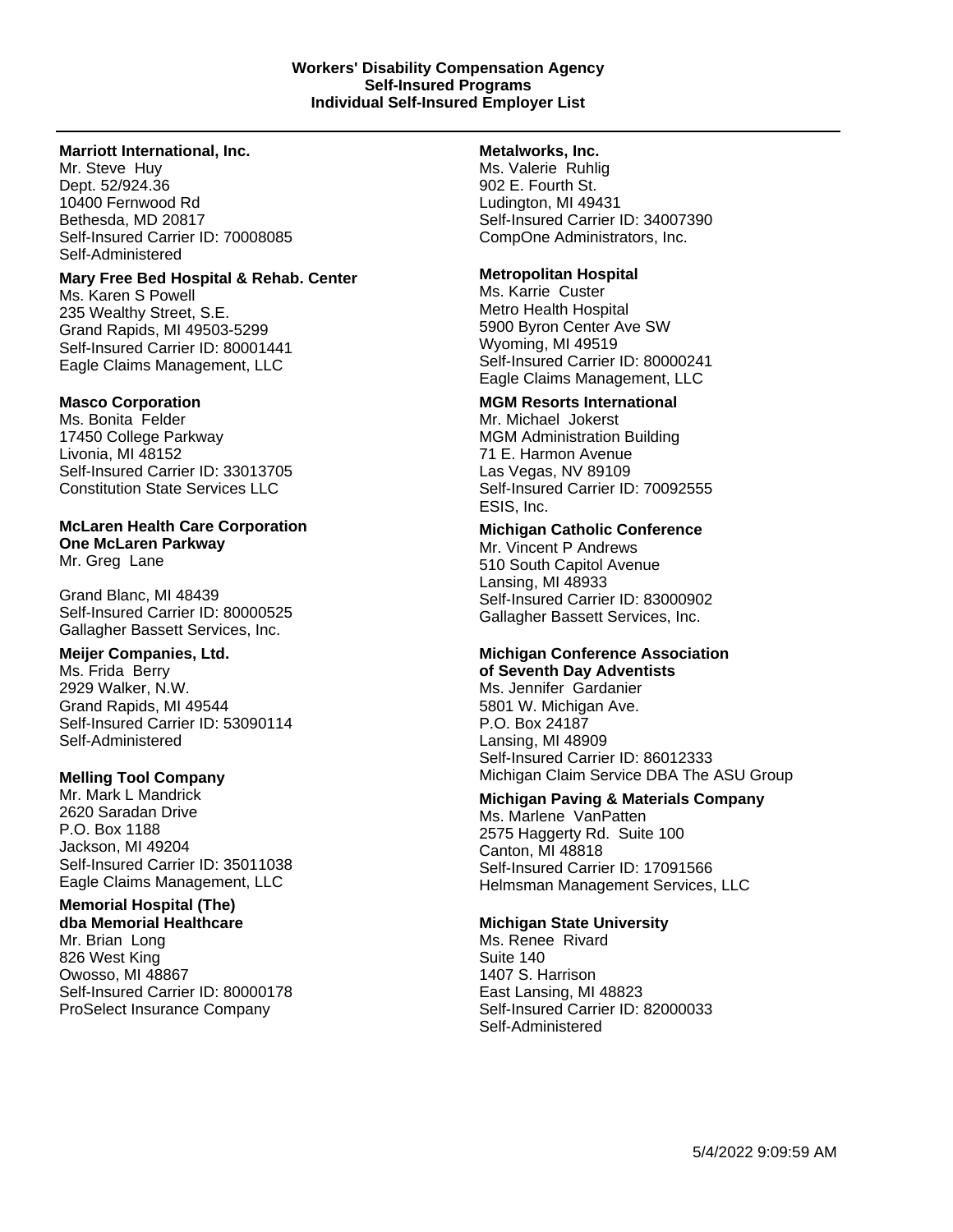#### **Michigan Sugar Company**

Ms. Cheryl Ridenour 122 Uptown Drive, Suite 300 Bay City, MI 48708 Self-Insured Carrier ID: 20016773 CompOne Administrators, Inc.

# **Michigan Technological University**

Ms. Renee L Hiller 1400 Townsend Drive Houghton, MI 49931 Self-Insured Carrier ID: 82000432 Comprehensive Risk Services LLC

# **Mobis North America LLC**

Mr. Jordan Bush 6401 W. Fort St Detroit, MI 48209 Self-Insured Carrier ID: 37091596 Michigan Claim Service DBA The ASU Group

# **Monroe County Road Commission**

Ms. Camden Regis 840 South Telegraph Road Monroe, MI 48161 Self-Insured Carrier ID: 99900258 CompOne Administrators, Inc.

# **Monroe Public Schools**

Mrs. Katherine Eighmey 1275 North Macomb Street P.O. Box 733 Monroe, MI 48162 Self-Insured Carrier ID: 82000558 Michigan Claim Service DBA The ASU Group

# **Munson Health Care**

Ms. Vicki Graczyk 1105 Sixth Street Traverse City, MI 49684-2386 Self-Insured Carrier ID: 80000128 ProSelect Insurance Company

# **MyMichigan Health**

Mr. Victor Morgan 4000 Wellness Drive Midland, MI 48670 Self-Insured Carrier ID: 80000556 ProSelect Insurance Company

# **Newcor, Inc.**

Mr. Scott Wright 401 S. Chestnut Owosso, MI 48867 Self-Insured Carrier ID: 35009763 Alternative Service Concepts LLC dba Davies Claims **Solutions** 

# **Nexteer Automotive Corporation**

Mr. Joel Horvat 1272 Doris Road Auburn Hills, MI 48326-2617 Self-Insured Carrier ID: 55092405 Sedgwick Claims Management Services, Inc.

# **Nordstrom, Inc.**

Ms. Suzanne Kinsey P.O. Box 25799 Santa Anna, CA 92799 Self-Insured Carrier ID: 53069985 Self-Administered

# **North Ottawa Community Hospital**

Mr. Tim Gengle 1309 Sheldon Road Grand Haven, MI 49417 Self-Insured Carrier ID: 80001270 ProSelect Insurance Company

# **Northern Michigan University**

Ms. Kristen I Bjorne Human Resources - Northern MI University 1401 Presque Isle Marquette, MI 49855 Self-Insured Carrier ID: 82001552 Comprehensive Risk Services LLC

# **Novares, US, LLC**

Mr. Dale DeYoung 19575 Victor Parkway Suite 400 Livonia, MI 48152 Self-Insured Carrier ID: 33085220 Comprehensive Risk Services LLC

# **NYX, LLC**

Mr. Mark Greer 14909 Beck Rd. Plymouth, MI 48170 Self-Insured Carrier ID: 30012991 Comprehensive Risk Services LLC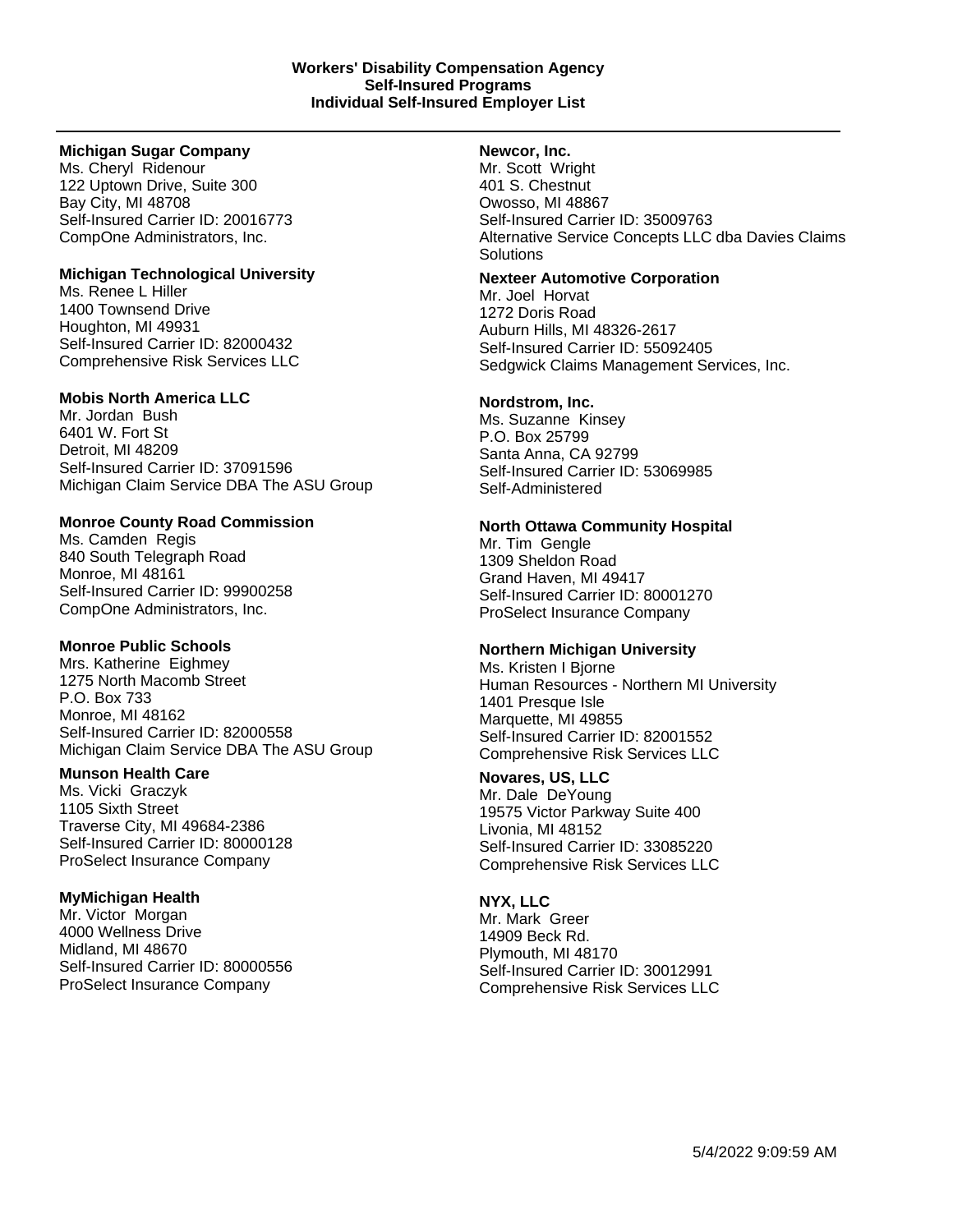#### **O S F Healthcare System DBA St. Francis Hospital**

Ms. Amanda Lowry 800 N.E. Glen Oak Avenue Peoria, IL 61603 Self-Insured Carrier ID: 80000625 ProSelect Insurance Company

# **Oakland Community College**

Ms. Julie Hoyt 2480 Opdyke Road Bloomfield Hills, MI 48304 Self-Insured Carrier ID: 82001863 Broadspire Services, Inc.

# **Oakland University**

Mr. Eric Herppich 371 Wilson Blvd. Room 414 Rochester, MI 48309-4486 Self-Insured Carrier ID: 82000063 Michigan Claim Service DBA The ASU Group

# **ODL, Incorporated**

Ms. Dawn Vredeveld 215 E. Roosevelt Ave. Zeeland, MI 49464 Self-Insured Carrier ID: 24067700 CompOne Administrators, Inc.

# **Ottawa County**

Ms. Marcie VerBeek Room 359 12220 Fillmore Street West Olive, MI 49460 Self-Insured Carrier ID: 99900270 York Risk Services Group, Inc.

# **P G P Corporation**

Mr. Paul Michael Voss 7925 Beech Daly Road Taylor, MI 48180 Self-Insured Carrier ID: 33016904 York Risk Services Group, Inc.

# **Parker Hannifin Corporation**

Mr. James Meehan 6035 Parkland Boulevard Cleveland, OH 44124-4141 Self-Insured Carrier ID: 34091478 Underwriters Safety & Claims LLC

# **Perfection Bakeries, Inc. DBA Aunt Millies**

Mr. George Long 350 Pearl Street Fort Wayne, IN 46802 Self-Insured Carrier ID: 20030330 Michigan Claim Service DBA The ASU Group

# **Petitpren, Inc.**

Ms. Jerri L Baker 44500 Groesbeck Clinton Township, MI 48036-1111 Self-Insured Carrier ID: 51038082 Eagle Claims Management, LLC

# **Pilkington North America, Inc.**

Mrs. Roberta Weisz 811 Madison Ave. Toledo, OH 43604 Self-Insured Carrier ID: 28090210 Sedgwick Claims Management Services, Inc.

# **Pilot Travel Centers, LLC**

Mr. Bill Beuchat 5508 Lonas Road P.O. Box 10146 Knoxville, TN 37939 Self-Insured Carrier ID: 55092185 Self-Administered

# **Pine Rest Christian Mental Health Services** Ms. Sara Ballou 300 - 68th Street, S.E.

P.O. Box 165 Grand Rapids, MI 49508 Self-Insured Carrier ID: 80000650 Michigan Claim Service DBA The ASU Group

# **Pinecrest Medical Care Facility**

Ms. Dana Smith N15995 Main Street P.O. Box 603 Powers, MI 49874-0603 Self-Insured Carrier ID: 80000655 Comprehensive Risk Services LLC

# **Plymouth-Canton Community Schools**

Mrs. Dawn Schaller 454 South Harvey Street Plymouth, MI 48170 Self-Insured Carrier ID: 82000982 Cannon Cochran Management Services, Inc.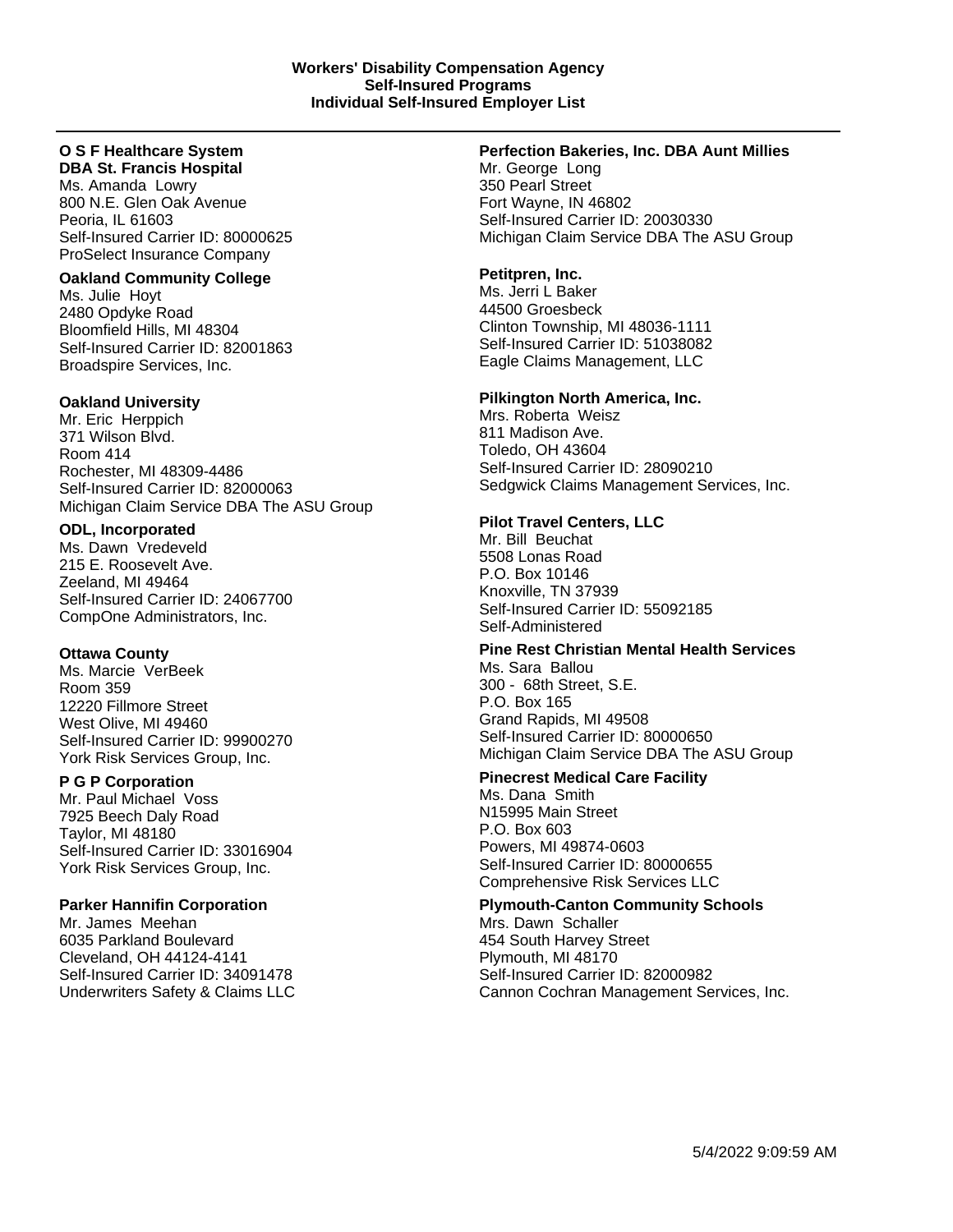# **Port Huron Area School District**

Ms. Katherine Peternel 2720 Riverside Drive Port Huron, MI 48061-5013 Self-Insured Carrier ID: 82000074 Comprehensive Risk Services LLC

# **Pridgeon & Clay, Inc.**

Ms. Elizabeth Hanning 50 Cottage Grove, S.W. Grand Rapids, MI 49507 Self-Insured Carrier ID: 35096648 Eagle Claims Management, LLC

# **Procter & Gamble Distributing LLC (The)**

Ms. Terri Donahue 2 Proctor & Gamble Plaza - TN-3 Workers' Compensation Department Cincinnati, OH 45202 Self-Insured Carrier ID: 26025284 Sedgwick Claims Management Services, Inc.

# **ProMedica Health System Inc.**

Ms. Lori Koethe 100 Madison - MSC-S29932 Toledo, OH 43604 Self-Insured Carrier ID: 80000846 Eagle Claims Management, LLC

# **Quality Dairy Company**

Mr. Trevor Rutan 111 W. Mt. Hope Avenue Lansing, MI 48910 Self-Insured Carrier ID: 54021933 CompOne Administrators, Inc.

# **Quality Temporary Services, Inc.**

**dba Qualified Staffing** Ms. Susan Church VP of HR & Risk 5361 Gateway Centre, Suite A Flint, MI 48507 Self-Insured Carrier ID: 73026025 CompOne Administrators, Inc.

# **Redford Union Schools-District #1**

Ms. Teresa A Arriola 17715 Brady Redford, MI 48240 Self-Insured Carrier ID: 82001482 Eagle Claims Management, LLC

# **Regents of the University of MI (The)**

Mr. G. Paul Moggach 3050 Wolverine Tower 3003 South State Street Ann Arbor, MI 48109-1287 Self-Insured Carrier ID: 82000581 Self-Administered

# **Road Commission for Oakland County**

Mr. Drew Dunsky 31001 Lahser Road Beverly Hills, MI 48025 Self-Insured Carrier ID: 99900263 Mackinaw Administrators, LLC

# **Rochester Community Schools**

Mrs. Amy Gora 501 West University Drive Rochester, MI 48307 Self-Insured Carrier ID: 82000663 Cannon Cochran Management Services, Inc.

# **Roman Catholic Archdiocese of Detroit and all related entities**

Mr. Vincent P Andrews 510 South Capitol Avenue Lansing, MI 48933 Self-Insured Carrier ID: 86000200 Gallagher Bassett Services, Inc.

#### **Roman Catholic Diocese of Gaylord and all related entities** Mr. Vincent P Andrews 510 South Capitol Avenue

Lansing, MI 48933 Self-Insured Carrier ID: 86000600 Gallagher Bassett Services, Inc.

#### **Roman Catholic Diocese of Grand Rapids and all related entities** Mr. Vincent P Andrews

510 South Capitol Avenue Lansing, MI 48933 Self-Insured Carrier ID: 86000700 Gallagher Bassett Services, Inc.

# **Roman Catholic Diocese of Kalamazoo and all related entities** Mr. Vincent P Andrews 510 South Capitol Avenue

Lansing, MI 48933 Self-Insured Carrier ID: 86000400 Gallagher Bassett Services, Inc.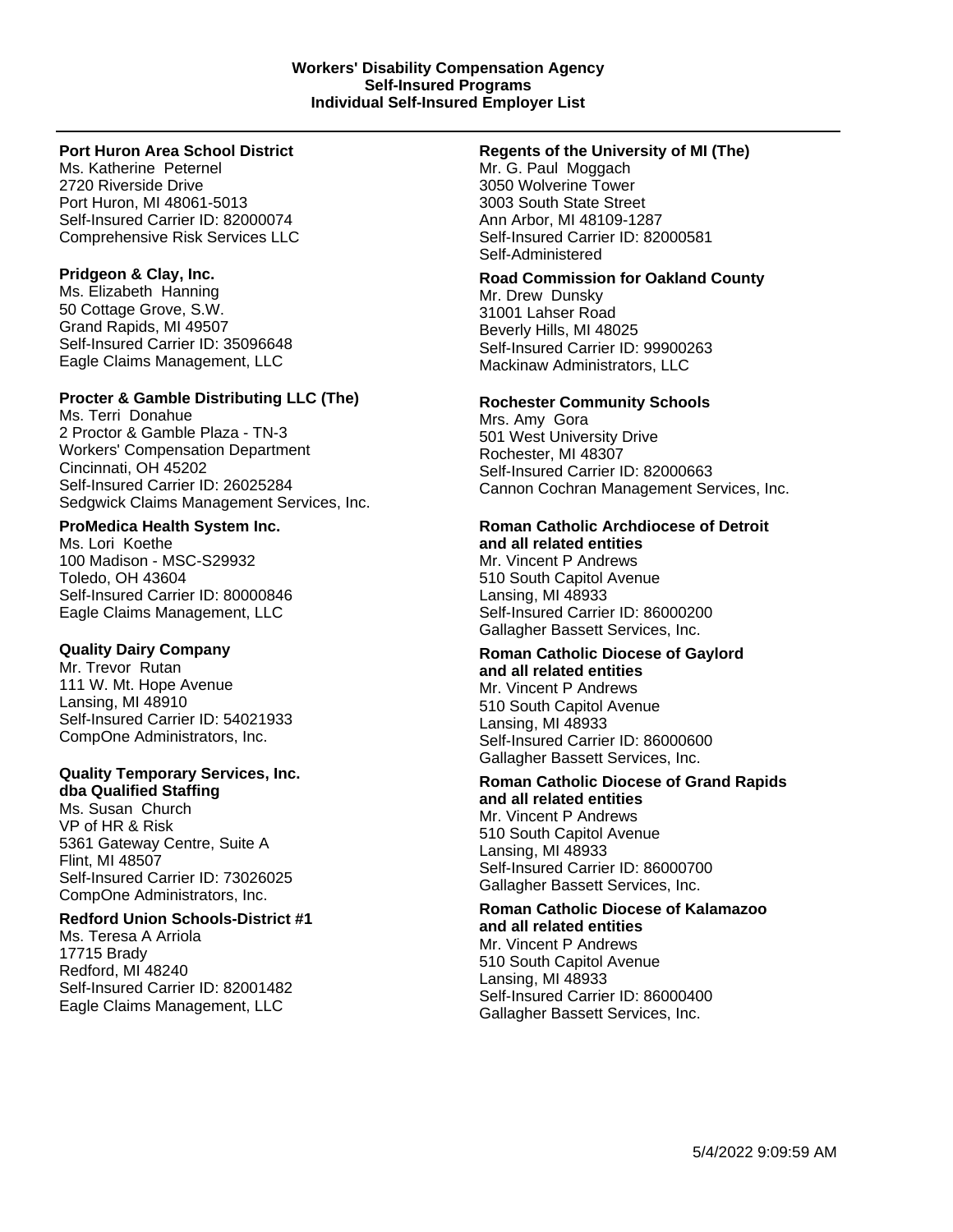#### **Roman Catholic Diocese of Lansing and all related entities**

Mr. Vincent P Andrews 510 South Capitol Avenue Lansing, MI 48933 Self-Insured Carrier ID: 86000300 Gallagher Bassett Services, Inc.

#### **Roman Catholic Diocese of Marquette and all related entities**

Mr. Vincent P Andrews 510 South Capitol Avenue Lansing, MI 48933 Self-Insured Carrier ID: 86000900 Gallagher Bassett Services, Inc.

# **Roman Catholic Diocese of Saginaw and all related entities**

Mr. Vincent P Andrews 510 South Capitol Avenue Lansing, MI 48933 Self-Insured Carrier ID: 86000500 Gallagher Bassett Services, Inc.

# **Royal Technologies Corporation**

Mr. Michael Buitenhuis 3765 Quincy Hudsonville, MI 49426 Self-Insured Carrier ID: 30012045 Eagle Claims Management, LLC

# **Rudolph/Libbe Companies Inc.**

Ms. Denise Honsberger 6494 Latcha Road Walbridge, OH 43465 Self-Insured Carrier ID: 15065900 Mackinaw Administrators, LLC

# **Ryder System, Inc.**

**c/o Compliance Management**

Mr. Jared Carlisle Attn: Jared Carlisle 5600 West 83rd Street, Suite 1100 Minneapolis, MN 55437 Self-Insured Carrier ID: 42056445 Self-Administered

# **S. Abraham & Sons Inc.**

Mr. Jason Tilley P.O. Box 1768 4001 Three Mile Road NW Grand Rapids, MI 49501-1768 Self-Insured Carrier ID: 59063737 York Risk Services Group, Inc.

#### **Samaritas**

**dba Lutheran Social Services of Michigan** Ms. Cyndie Szczur 8131 East Jefferson Ave. Detroit, MI 48214 Self-Insured Carrier ID: 80066082 Michigan Claim Service DBA The ASU Group

# **School District of the City of Dearborn**

Mr. Thomas S Wall 18700 Audette Dearborn, MI 48124 Self-Insured Carrier ID: 82000182 Comprehensive Risk Services LLC

# **School District of the City of Flint**

Ms. Jorgina Rubin 923 East Kearsley Street Flint, MI 48503-1900 Self-Insured Carrier ID: 82000125 Comprehensive Risk Services LLC

# **School District of the City of Pontiac**

Mr. Michael Emerson 47200 Woodward Avenue Pontiac, MI 48342 Self-Insured Carrier ID: 82000163 Cannon Cochran Management Services, Inc.

# **School District of the City of Wyandotte**

Mr. Kenneth Laub 639 Oak Street Wyandotte, MI 48192 Self-Insured Carrier ID: 82000682 Mackinaw Administrators, LLC

# **Schoolcraft College**

Ms. Brenda K Leavens 18600 Haggerty Road Livonia, MI 48152-2696 Self-Insured Carrier ID: 82002082 Comprehensive Risk Services LLC

# **SEMCO Energy, Inc.**

Mrs. Terri J Amey, ARM 1411 Third Street, Suite A P.O. Box 5004 Port Huron, MI 48061-5004 Self-Insured Carrier ID: 49092074 York Risk Services Group, Inc.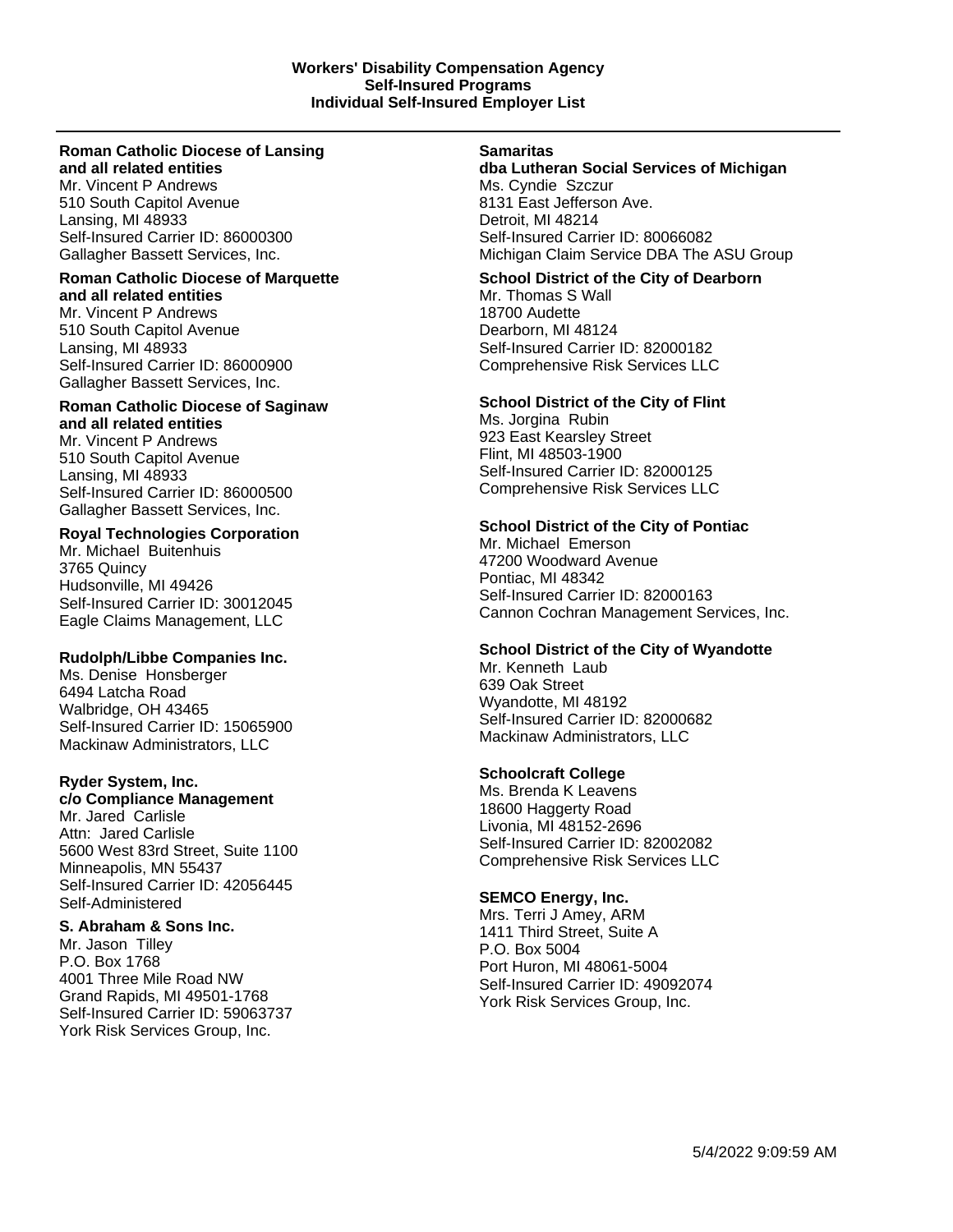#### **Sherwin-Williams Company**

Mr. Anthony Colangelo 101 Prospect Avenue Cleveland, OH 44115 Self-Insured Carrier ID: 28087088 Gallagher Bassett Services, Inc.

#### **Shiawassee County**

Dr. Brian Boggs Surbeck Building 201 North Shiawassee Street Corunna, MI 48817 Self-Insured Carrier ID: 99900078 Broadspire Services, Inc.

#### **Sodecia USA Automotive Corp.**

Mr. Antonio Ribeiro 969 Chicago Road Troy, MI 48083 Self-Insured Carrier ID: 34002210 Eagle Claims Management, LLC

# **SpartanNash Company**

Ms. Andromeda Matz P. O. Box 8700 (MCGR5371102) 850 - 76th Street S.W. Grand Rapids, MI 49518 Self-Insured Carrier ID: 53091346 Self-Administered

# **Spectrum Health System**

Ms. Lindsay Pierce Spectrum Health Human Resources 100 Michigan NE Mail Code 108 Grand Rapids, MI 49503 Self-Insured Carrier ID: 80000941 ProSelect Insurance Company

# **SPX Corporation**

Ms. Joyce Vitek 6325 Ardrey Kell Road Suite 400 Charlotte, NC 28277 Self-Insured Carrier ID: 37090204 Sedgwick Claims Management Services, Inc.

# **State of Michigan Office of the State Employer, Employee Health**

**Mgmt.** Ms. Cheryl Schmittdiel Capital Commons Ctr., 4th Floor 400 S. Pine Street Lansing, MI 48933 Self-Insured Carrier ID: 99904433 York Risk Services Group, Inc.

# **Steelcase Inc.**

Mr. Steve Waugh 901 44th S.E. P. O. Box 1967 Grand Rapids, MI 49508 Self-Insured Carrier ID: 33006641 Sedgwick Claims Management Services, Inc.

#### **Stryker Corporation**

Mr. Steve F Jaeger 2825 Airview Boulevard Kalamazoo, MI 49002 Self-Insured Carrier ID: 38041001 Sedgwick Claims Management Services, Inc.

# **Suburban Mobility Auth. for Regional**

**Transportation** Mr. Darrell Taylor Suite 600 535 Griswold Detroit, MI 48226 Self-Insured Carrier ID: 35034894 Michigan Claim Service DBA The ASU Group

#### **Summit Polymers, Inc.**

Mr. Timothy A Eccles 6715 S. Sprinkle Road Portage, MI 49002 Self-Insured Carrier ID: 28090239 Eagle Claims Management, LLC

# **Taylor School District**

Mr. David Jones 23033 Northline Road Taylor, MI 48180 Self-Insured Carrier ID: 82000282 Gallagher Bassett Services, Inc.

# **Textron Inc.**

Ms. Sarah Woodward Compliance Management 5600 W. 83rd St., 8200 Tower, Suite 1100 Minneapolis, MN 55437 Self-Insured Carrier ID: 35013580 Broadspire Services, Inc.

# **Thai Summit America Corporation**

Mr. Jason Street 1480 W. McPherson Park Drive Howell, MI 48843 Self-Insured Carrier ID: 39013147 Comprehensive Risk Services LLC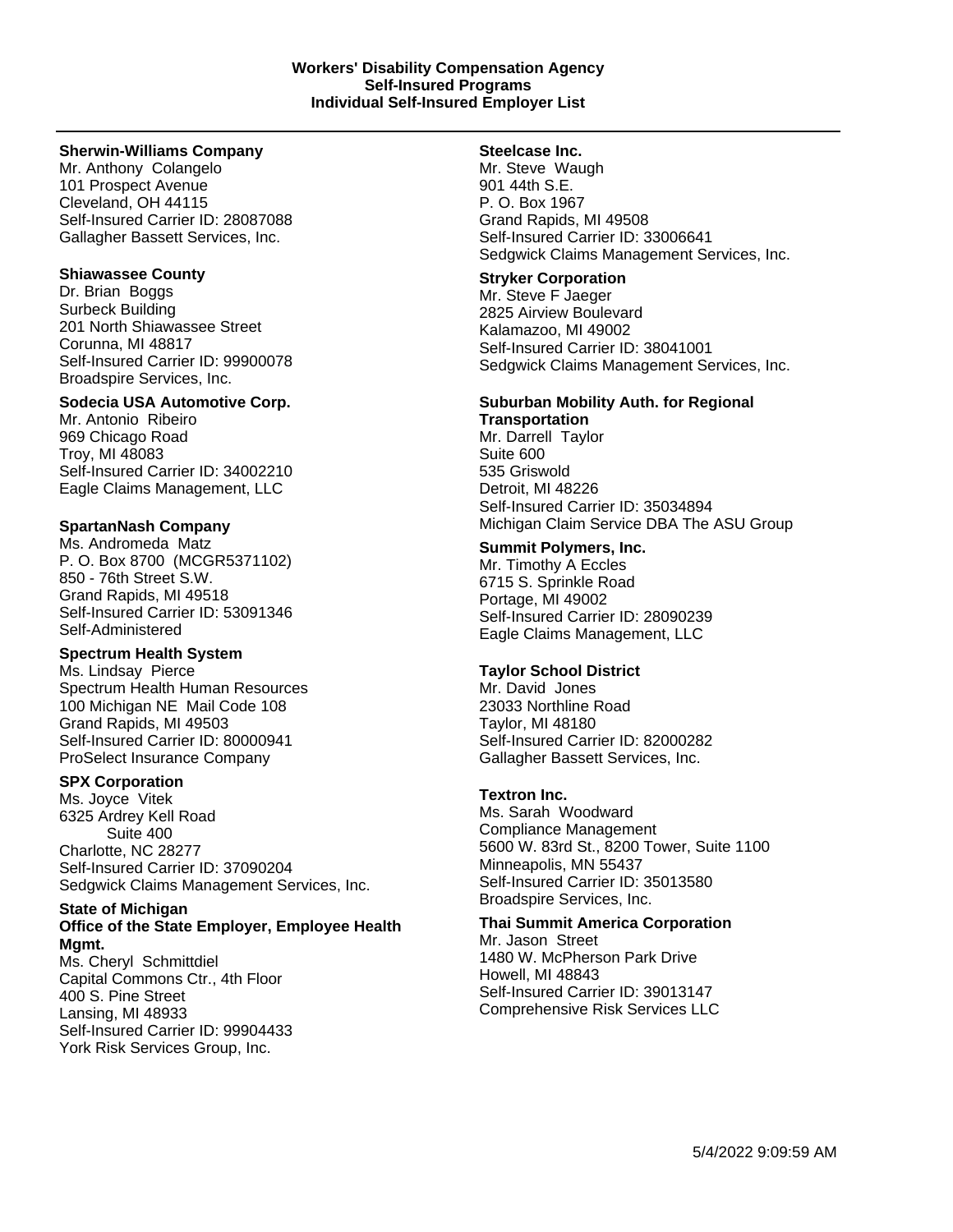# **The Shyft Group Inc.**

Mr. Thomas Sisk 603 Earthway Blvd. Bristol, IN 46507 Self-Insured Carrier ID: 37009823 Constitution State Services LLC

#### **Thor Industries, Inc.**

Mr. Tim Edwards 601 E. Beardsley Ave. Elkhart, IN 46514 Self-Insured Carrier ID: 37020804 Cannon Cochran Management Services, Inc.

#### **Tilden Mining Company L. C.**

Mr. Jeffrey Novorita 3210 Watling St MC 8-216 East Chicago, IN 46312 Self-Insured Carrier ID: 10057085 Gallagher Bassett Services, Inc.

#### **Township of Clinton**

Mr. William S Smith 40700 Romeo Plank Road Clinton Township, MI 48038 Self-Insured Carrier ID: 99900250 York Risk Services Group, Inc.

# **Trinity Health-Michigan**

Ms. Barbara Cook 20555 Victor Parkway Livonia, MI 48152 Self-Insured Carrier ID: 80000163 ESIS, Inc.

#### **TrueBlue, Inc.**

Mrs. Tori Livernash 1015 A Street P.O. Box 2910 Tacoma, WA 98401 Self-Insured Carrier ID: 73013485 ESIS, Inc.

# **Tyson Foods, Inc.**

Ms. Connie Downum 2200 Don Tyson Parkway P. O. Box 2020 Springdale, AR 72762 Self-Insured Carrier ID: 02469085 Self-Administered

#### **U.S. Farathane LLC**

Mr. Jim Curtis, Jr. 2700 High Meadow Circle Auburn Hills, MI 48236 Self-Insured Carrier ID: 39040812 Comprehensive Risk Services LLC

#### **United Jewish Foundation of Metropolitan Detroit**

Ms. Dorothy Benyas 6735 Telegraph Road P.O. Box 2030 Bloomfield Hills, MI 48303 Self-Insured Carrier ID: 86011198 CompOne Administrators, Inc.

# **United Methodist Retirement Communities, Inc.**

Ms. Michelle Baldwin Henderson 805 West Middle Street Chelsea, MI 48118-1397 Self-Insured Carrier ID: 80000642 Eagle Claims Management, LLC

#### **United States Steel Corporation**

Mr. Sean M Dalton 600 Grant Street Room 1656 Pittsburgh, PA 15219-2800 Self-Insured Carrier ID: 33030718 Broadspire Services, Inc.

#### **USF Holland LLC**

Mr. Greg Zinkiewicz c/o YRC Worldwide Inc. 10990 Roe Avenue Overland Park, KS 66211 Self-Insured Carrier ID: 42096114 Sedgwick Claims Management Services, Inc.

# **Utica Community Schools**

Mr. Justin Washington 11303 Greendale Sterling Heights, MI 48312 Self-Insured Carrier ID: 82000750 Broadspire Services, Inc.

#### **Vail Rubber Works, Inc.**

Mr. Brian Nimtz 521 Langley Avenue P.O. Box 64 St. Joseph, MI 49085 Self-Insured Carrier ID: 30072202 Eagle Claims Management, LLC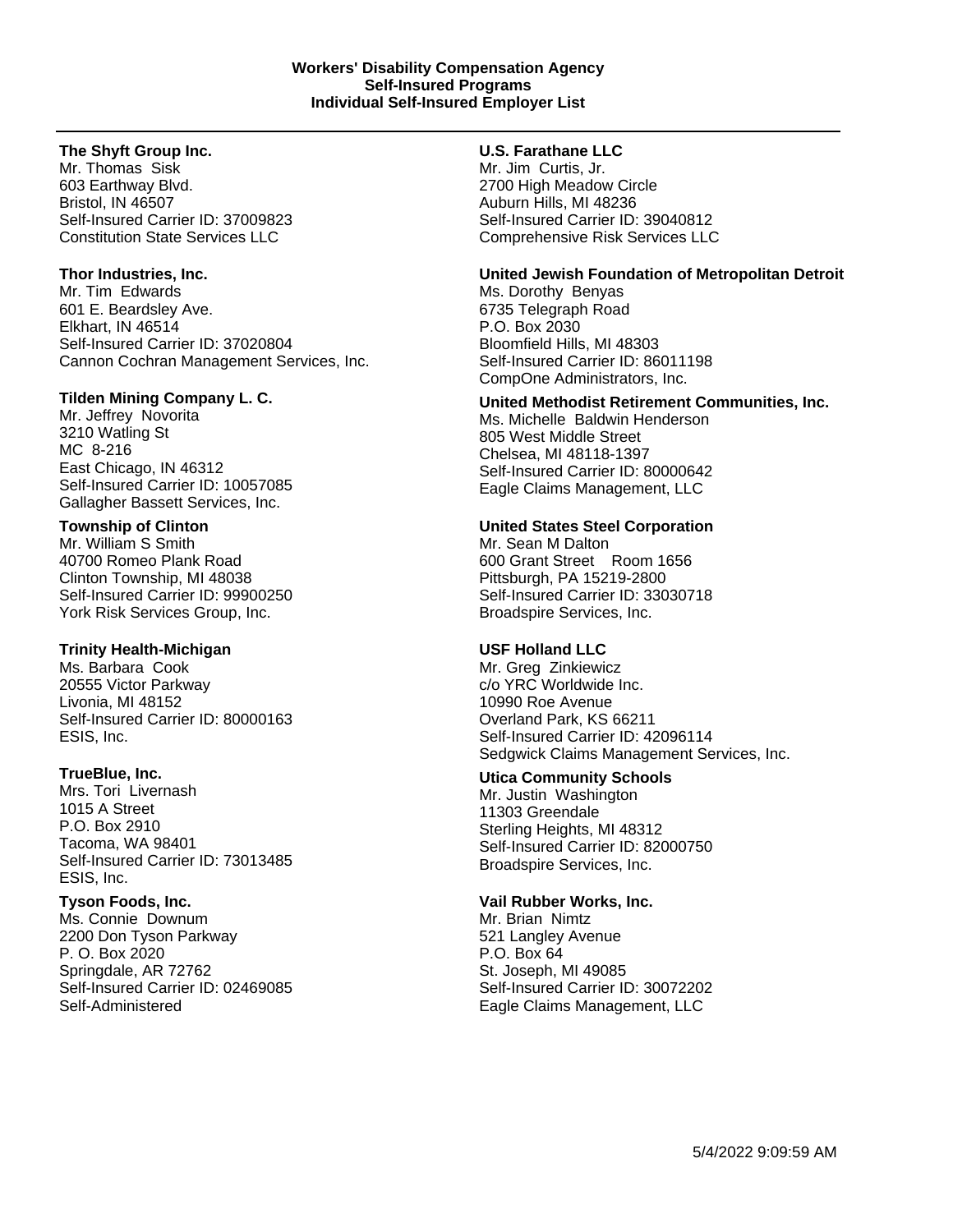# **Verso Paper Holding LLC**

Mr. Tim Nusbaum 8540 Gander Creek Drive Miamisburg, OH 45342 Self-Insured Carrier ID: 26016995 Gallagher Bassett Services, Inc.

# **VHS of Michigan, Inc.**

Ms. Tracelyn T Wilson University Health Center 4201 St. Antoine, Suite 5 Detroit, MI 48201 Self-Insured Carrier ID: 80012084 Sedgwick Claims Management Services, Inc.

# **Warren Consolidated Schools**

Ms. Christine Lewis 31300 Anita Drive - Administration Bldg. Warren, MI 48093 Self-Insured Carrier ID: 82000150 Broadspire Services, Inc.

# **Washtenaw Community College**

Mr. Terry Barnes 4800 E Huron River Dr Ann Arbor, MI 48105-4800 Self-Insured Carrier ID: 82000881 Comprehensive Risk Services LLC

# **Washtenaw County**

Ms. Monica Boote 220 North Main P.O. Box 8645 Ann Arbor, MI 48107 Self-Insured Carrier ID: 99900081 Michigan Claim Service DBA The ASU Group

# **Waterford School District**

Mr. James E Beaver Security & Risk Management 1145 Tee Cee Drive Waterford, MI 48328 Self-Insured Carrier ID: 82000263 Meadowbrook, Inc., dba Meadowbrook Claims Service

# **Wayne County Airport Authority**

Ms. Heather Day 11050 Rogell Drive, #602 Michael Berry Administrator Detroit, MI 48242 Self-Insured Carrier ID: 99901882 CompOne Administrators, Inc.

# **Wayne County Community College District**

Mr. Furquan Ahmed 801 West Fort Street Detroit, MI 48226 Self-Insured Carrier ID: 82002182 Broadspire Services, Inc.

# **Wayne State University**

**Office of Risk Management Academic/Admin. Bldg.** Ms. Angela M Moss Suite 4622 5700 Cass Avenue Detroit, MI 48202 Self-Insured Carrier ID: 82000082 Self-Administered

# **Wayne Westland Community School District** Ms. Chanda Cleaves 36745 Marquette

Westland, MI 48185 Self-Insured Carrier ID: 82001182 Michigan Claim Service DBA The ASU Group

# **Western Michigan University**

Mark Weiss 1903 West Michigan Ave. 1025 Ernest Wilber Building Kalamazoo, MI 49008-3804 Self-Insured Carrier ID: 82000039 CompOne Administrators, Inc.

# **Weyerhaeuser Company**

Ms. Susan LaPrairie Workers' Compensation 1785-B Weyerhaeuser Vanceboro, NC 28586 Self-Insured Carrier ID: 26091257 Sedgwick Claims Management Services, Inc.

# **Whirlpool Corporation**

Mr. Lorin Klein 2000 North M-63 MD 3007 Benton Harbor, MI 49022 Self-Insured Carrier ID: 39036578 Gallagher Bassett Services, Inc.

# **White Castle System, Inc.**

Ms. Ashley Geiger 555 Edgar Waldo Way Columbus, OH 43215-1158 Self-Insured Carrier ID: 58034085 Broadspire Services, Inc.